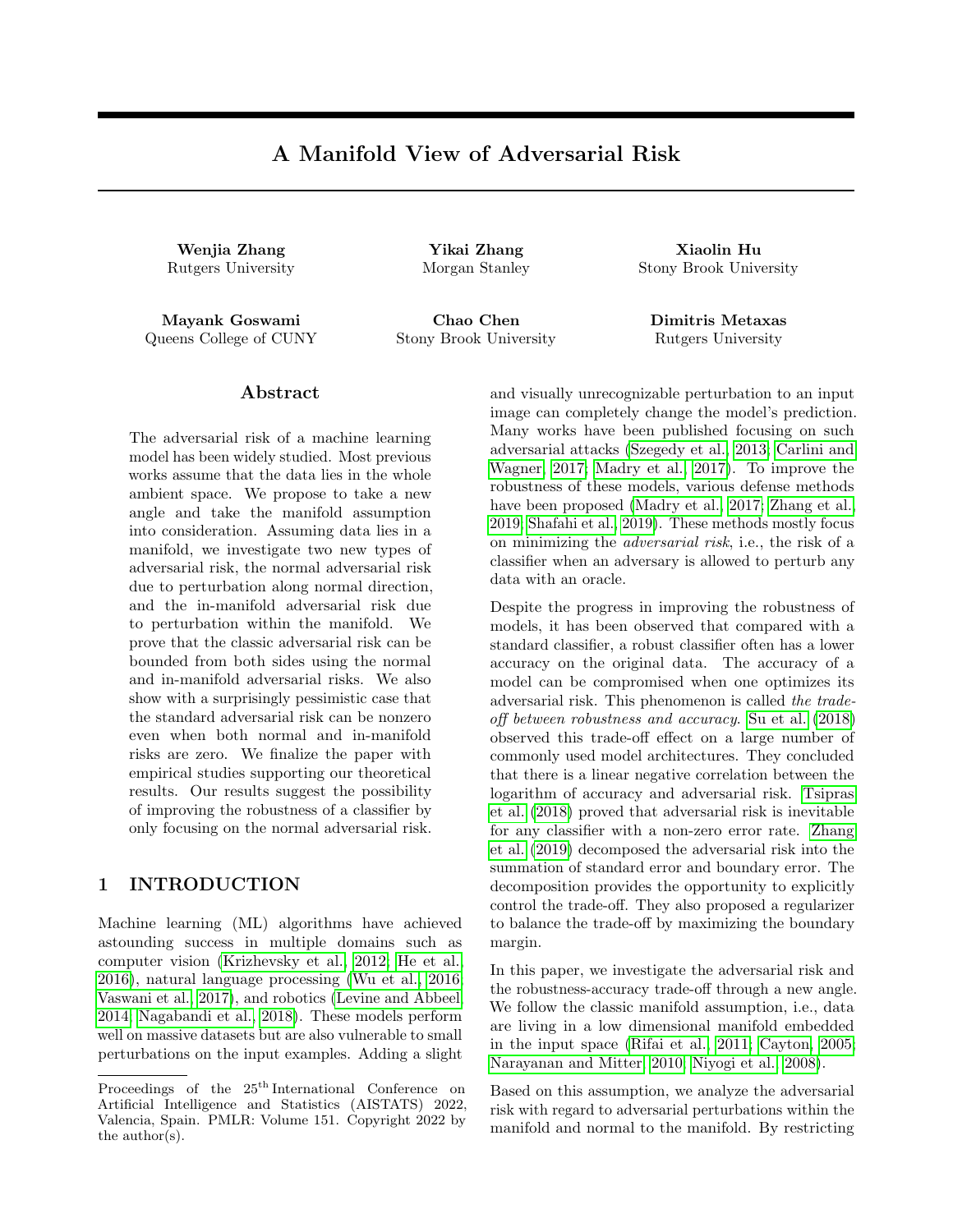to in-manifold and normal perturbations, we dene the in-manifold adversarial risk and normal adversarial risk. Using these new risks, together with the standard risk, we prove an upper bound and a lower bound for the adversarial risk. We also show that the bound is tight by constructing a pessimistic case. We validate our theoretical results using synthetic experiments.

Our study sheds light on a new aspect of the robustnessaccuracy trade-o. Through the decomposition into in-manifold and normal adversarial risks, we might nd an extra margin to exploit without confronting the trade-o. Future work will include developing normal adversarial training algorithms for real-world datasets.

#### 1.1 Related Works

Robustness-accuracy Trade-o There are several works studying the trade-o between robustness and accuracy [\(Tsipras et al.](#page-9-6), [2018](#page-9-6)[; Su et al., 201](#page-9-5)[8; Zhan](#page-9-3)g [et al., 2019](#page-9-3); Dohmatob, 2019). The basic question is whether the trade-o actually exists. i.e. is there a classier that is both accurate and robust? Empirical and theoretical proofs showed that actual trade-o does exist even in the in nite data limit ([Tsipras et al., 2](#page-9-6)018; Su et al., 2018; Zhang et al., 2019). Dohmatob (2019) showed that a high accuracy model can inevitably be fooled by the adversarial attack. Zhang et al. (2019) gave examples showing that the Bayes optimal classier may not be robust.

However, some works have di erent views on this tradeo or even its existence. In contrast to the idea that the trade-o is unavoidable, these works argued that a lack of sucient optimization methods (Awasthi et al., 2019; Rice et al., 2020; Shaham et al., 2018) or better network architecture (Guo et al., 2020; Fawzi et al., 2018) causes the drop in accuracy, instead of the increase in robustness. Yang et al. (2020) showed the existence of both robust and accurate classiers and argued that the trade-o is in
uenced by the training algorithm to optimize the model. They investigated distributionally separated dataset and claimed that the gap between robustness and accuracy arises from the lack of a training method that imposes local Lipschitzness on the classier. Remarkably, in (Gowal et al., 2020; Raghunathan et al., 2020; Carmon et al., 2019), it was shown that with certain augmentation of the dataset, one may be able to obtain a model that is both accurate and robust.

Manifold Assumption One important line of research focuses on the manifold assumption on the data distribution. This assumption suggests that observed data is distributed on a low dimensional manifold (Rifai et al., 2011; Cayton, 2005; Narayanan and Mitter, 2010) and there exists a mapping that embeds the low dimension manifold in some higher dimension space. Traditional manifold learning methods (Tenenbaum et al., 2000; Saul and Roweis, 2003) try to recover the embedding by assuming the mapping preserves certain properties like distances or local angles. Following this assumption, on the topic of robustness, Tanay and Grin (2016) showed the existence of adversarial attack on the 
at manifold with linear classication boundary. It was proved later in Gilmer et al. (2018) that in-manifold adversarial examples exist. They stated that high dimension data is highly sensitive to  $I_2$ perturbations and pointed out the nature of adversarial is the issue with potential decision boundary. Later, Stutz et al. (2019) showed that with the manifold assumption, regular robustness is correlated with inmanifold adversarial examples, and therefore, accuracy and robustness may not be contradictory goals. Further discussion (Xie et al., 2020) even suggested that adding adversarial examples in the training process can improve the accuracy of the model. Lin et al. (2020) used perturbation within a latent space to approximate in-manifold perturbation. To the best of our knowledge, no existing work discussed normal perturbation and normal adversarial risk as we do. We are also unaware of any theoretical results proving upper/lower bounds for adversarial risk in the manifold setting.

We also note a classic manifold reconstruction problem, i.e., reconstructing ad-dimensional manifold given a set of points sampled from the manifold. A large group of classical algorithms (Edelsbrunner and Shah, 1994; Dey and Goswami, 2006; Niyogi et al., 2008) are provably good, i.e., they give a guarantee of reproducing the manifold topology with a suciently large number of sample points.

# 2 MANIFOLD BASED RISK DECOMPOSITION

In this section, we state our main theoretical result 3, which decomposes the adversarial risk into appropriately dened normal and in-manifold or tangential risks. We rst de ne these quantities and set up basic notation, with the main theorem following in Section 2.3. For the sake of simplicity, we describe our main theorem in the setting of binary  $f - 1$ ; 1g labels.

#### 2.1 Data Manifold

Let  $(R^D; jjjj)$  denote the D dimensional Euclidean space with `2-norm. For x 2  $R^D$ , B (x) be the open ball of radius r in R<sup>D</sup> with center at x. For a set A  $\mathsf{R}^{\mathsf{D}}$ , de ne B  $(\mathsf{A}) = \mathsf{f} \mathsf{y} : 9 \mathsf{x} \mathsf{2} \mathsf{A}; \mathsf{d}(\mathsf{x}; \mathsf{y}) < \mathsf{g}.$ 

Let M  $R^D$  be a d-dimensional compact smooth manifold embedded in $R^{\textsf{D}}$  . Thus for any x 2 M there is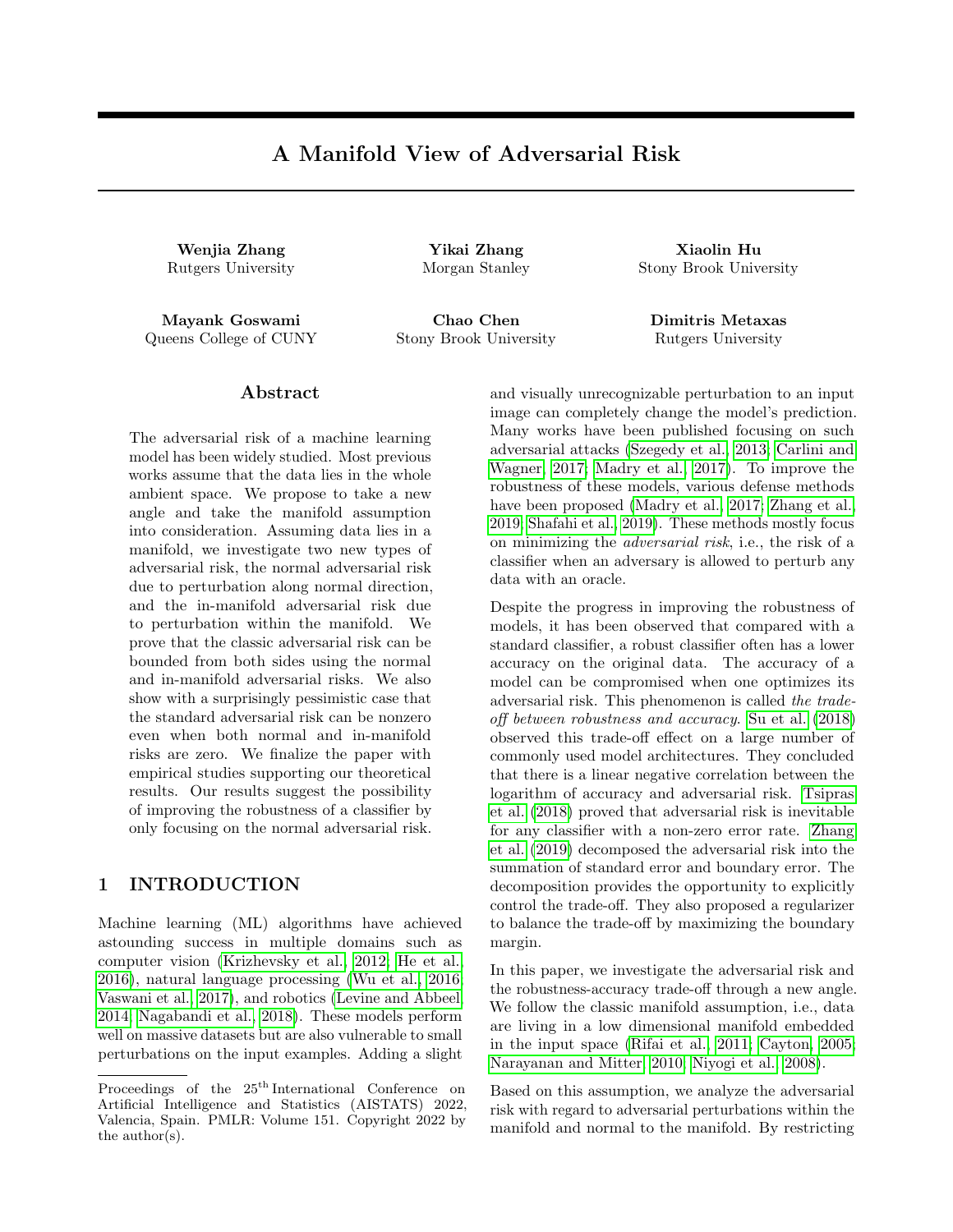## Figure 1: Tangential and Normal Space

a corresponding coordinate chart  $U$ ; g) where  $U$  3 x is a open set ofM and g is a homeomorphism fromU to a subset of $\mathsf{R}^\mathsf{d}$ . For x 2 M , we let  $\mathsf{T}_\mathsf{x}\mathsf{M}\;$  and  $\mathsf{N}_\mathsf{x}\mathsf{M}\;$  denote the tangent and normal spaces atx. Intuitively, the tangent space $T_x$ M is the space of tangent directions, or equivalence classes of curves in passing through x, with two curves considered equivalent if they are tangent at x. The normal space  $N_xM$  is the set of vectors in  $\mathsf{R}^\mathsf{D}$  that are orthogonal to any vector in  $\mathsf{T}_\mathsf{x} \mathsf{M}$  . Since M is a smooth d-manifold,  $T_xM$  and  $N_xM$  are d and D d dimensional vector spaces, respectively. See Figure 2.1. For detailed de nitions, we refer the reader to Bredon (2013).

We assume that the data and (binary) label pairs are drawn from M f 1; 1g according to some unknown distribution  $p(x; y)$ . Note that M is unknown. A score function f (x) is a continuous function from  $R^D$  to [0; 1]. We denote by  $1(A)$  the indicator function of the event A that is 1 if A occurs and 0 ifA does not occur, and will use it to represent the 0-1 loss.

#### 2.2 Robustness and Risk

Given data from M f 1; 1g drawn according to p and a classi er f on  $\mathsf{R}^\mathsf{D}$ , we de ne three types of risks. The rst, adversarial risk, has been extensively studied in machine learning literature:

De nition 1 (Adversarial Risk). Given  $> 0$ , de ne the adversarial risk of classier f with budget to be

$$
R_{adv}(f; ) := \underset{(x,y) \ p}{E} \underset{p}{1}(9x^{0}2 B (x) : f (x^{0})y \ 0)
$$

Notice that B  $(x)$  is the open ball aroundx in  $R^D$  (the ambient space).

We next de ne risk that is concerned only with inmanifold perturbations. Previously, Gilmer et al. (2018) and Stutz et al. (2019) showed that there exist in-manifold adversarial examples, and empirically demonstrated that in-manifold perturbations are a cause of the standard classication error. Therefore, in the following, we de ne the in-manifold perturbations and in-manifold adversarial risk.

De nition 2 (In-manifold Risk). Given  $> 0$ , the inmanifold adversarial perturbation for classier f with budget is the set

$$
B^{in}(x) := fx^{0}2 M : kx \times x^{0}k \quad g
$$

The in-manifold adversarial risk is

$$
R_{adv}^{in}(f; \ ) := \ E \limits_{(x,y) \ p} 1(9x^{0}2 B^{in}(x) : f(x^{0})y \quad 0)
$$

We remark that while the above perturbation is on the manifold, in many manifold-based defense algorithms use generative models to estimate the homeomorphism (the manifold chart)  $z = g(x)$  for real-world data. Therefore, instead of in-manifold perturbation, one can also use an equivalent -budget perturbation in the latent space. However, for our purposes, the inmanifold de nition will be more convenient to use. Lastly, we de ne the normal risk:

De nition 3 (Normal Adversarial Risk). Given  $> 0$ , the normal adversarial perturbation for classier f with budget is be the set

$$
Bnor (x) := fx0 : x0 x 2 NxM ; jkx x0k g
$$

De ne the normal adversarial risk as

$$
R_{adv}^{\text{nor}}\left(f; \right) := \underset{\left(x,y\right) \in P}{\mathsf{E}} \ \underset{p}{\mathsf{1}} \left(9x^0 \text{G} \ x \ 2 \ \text{B}^{\text{nor}}\left(x\right) : f\left(x^0\right)y \quad 0\right)
$$

Notice that the normal adversarial risk is non-zero if there is an adversarial perturbation  $x^0$   $\epsilon$  x in the normal direction at x. Finally, we have the usual standard risk:  $R_{std}(f) := E_{(x,y)-p} 1(f(x)y - 0)$ .

#### 2.3 Main Result: Decomposition of Risk

In this section, we state our main result that decomposes the adversarial risk into its tangential and normal components. Our theorem will require a mild assumption on the decision boundaryDB (f ) of the classi er f, i.e., the set of points x where  $f(x) = 0$ .

Assumption  $[A]$ : For all  $x$  2 DB (f) and all neighborhoodsU 3 x containing x, there exist points  $x_0$  and  $x_1$  in U such that  $f(x_0) < 0$  and  $f(x_1) > 0$ .

This assumption states that a point that is di cult to classify by f has points of both labels in any given neighborhood around it. In particular, this means that the decision boundary does not contain an open set. We remark that both Assumption A and the continuity requirement for the score function f are implicit in previous decomposition results like Equation 1 in Zhang et al. (2019). Without Assumption A, the \neighborhood" of the decision boundary in Zhang et al. (2019) will not contain the decision boundary, and it is easy to give a counterexample to Equation 1 in Zhang et al. (2019) if f if not continuous.

Our decomposition result will decompose the adversarial risk into the normal and tangential directions: however, as we will show, an \extra term" appears, which we de ne next: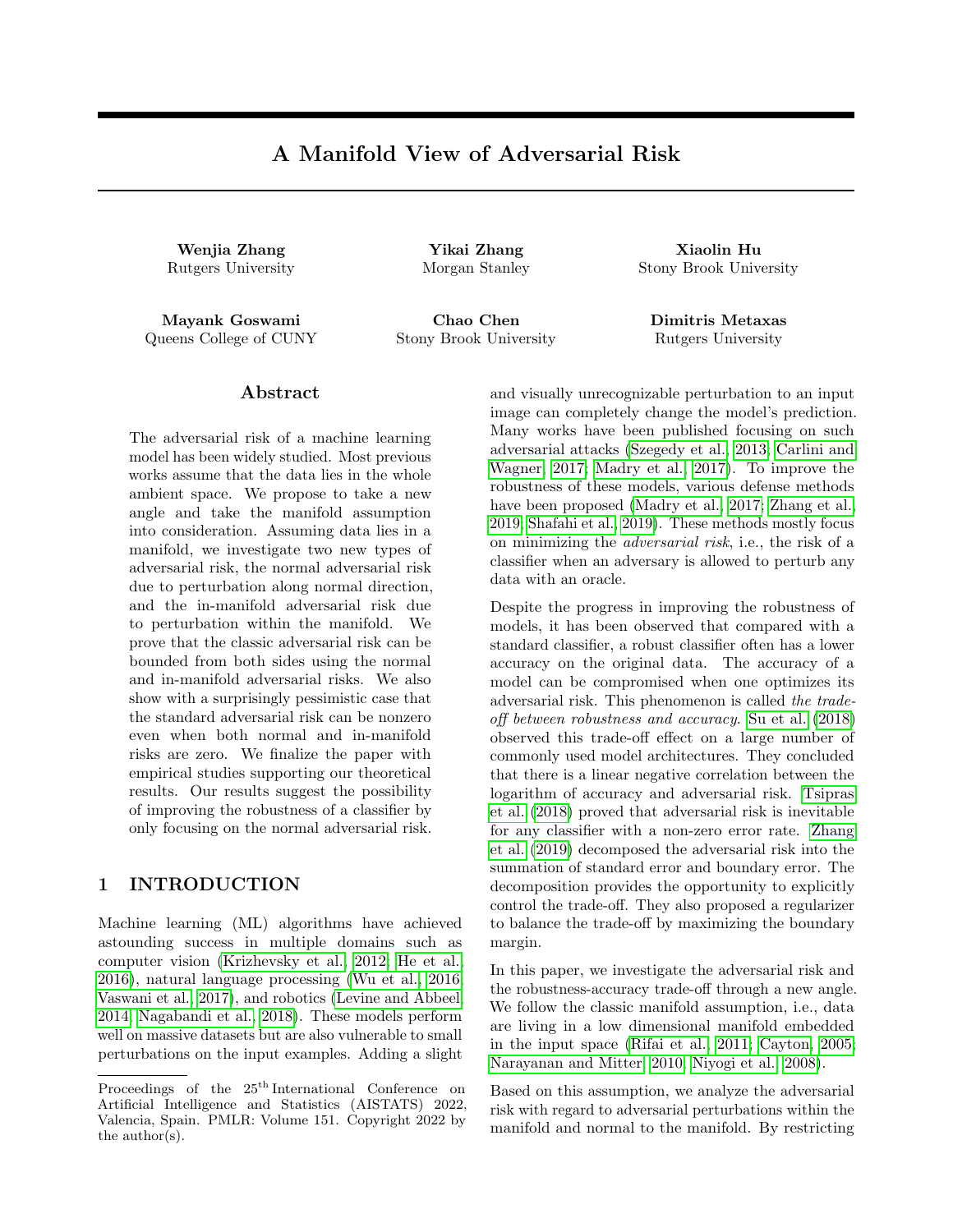De nition 4 (NNR Nearby-Normal-Risk). Fix > 0. Denote by  $A(x; y)$  the event that  $8x^0$  2 B<sup>nor</sup> (x); f (x<sup>0</sup>)y > 0; i.e., the normal adversarial risk of x is zero.

Denote by  $B(x; y)$  the event that

$$
9x^0 2 B_2^{\text{in}}(x) : (9z 2 B^{\text{nor}}(x^0) : f(z)f(x^0) = 0);
$$

i.e., x has a point $\mathsf{x}^0$  near it such that  $\mathsf{x}^0$  has non-zero normal adversarial risk.

Denote by  $C(x; y)$  the event  $8x^0 2 B_2^{\text{in}}(x); f(x^0)y > 0$ , i.e., x has no adversarial perturbation in the manifold within distance 2 .

The Nearby-Normal-Risk (denoted as NNR) off with budget is dened to be

$$
\mathop{\mathsf{E}}_{(x;y)} \ \mathop{\hbox{${\scriptscriptstyle \sf p}$}}\limits^{} \ 1(A(x;y) \mathop{\hbox{${\scriptscriptstyle \sf h}$}}\limits^{} B(x;y) \mathop{\hbox{${\scriptscriptstyle \sf h}$}}\limits^{} C(x;y));
$$

where ^ denotes \and".

We are now in a position to state our main result.

Theorem 1. [Risk Decomposition] Let M be a smooth compact manifold in  $R<sup>D</sup>$ , and let data be drawn from  $M_f$ 1; 1g according to some distribution p. There exists  $a > 0$  depending only on M such that the following statements hold for any < . For any score function f satisfying assumption A,

(i)

$$
R_{adv}(f; ) \qquad R_{std}(f) + R_{adv}^{nor}(f; ) + R_{adv}^{in}(f; 2) + NNR(f; ): \qquad (1)
$$

(ii) If  $R_{adv}^{nor}(f; ) = 0$ , then

$$
R_{adv}(f; ) \qquad R_{std}(f) + R_{adv}^{in}(f; 2)
$$

Remark:

- 1. The rst result decomposes the adversarial risk into the standard risk, the normal adversarial risk, the in-manifold risk, and an \extra term" | the Nearby-Normal-Risk. The NNR comes into play when a point x doesn't have normal adversarial risk, and the score function on all points nearby agrees with  $y(x)$ , yet there is a point near x that has non-zero normal adversarial risk.
- 2. The second result states that if the normal adversarial risk is zero, then the -adversarial risk is bounded by the sum of the standard risk and the 2 in-manifold risk.

One may wonder if a decomposition of the form  $R_{\text{adv}}(f; )$   $R_{\text{std}}(f) + R_{\text{adv}}^{\text{nor}}(f; ) + R_{\text{adv}}^{\text{in}}(f; 2)$  is possible. We prove that this is not possible.

Theorem 2. [Tightness of Decomposition Result]

For any  $\leq 1=2$ , there exists a sequenc of  $n \, g_{n=1}^1$  of continuous score functions such that

- 1.  $R_{std}(f) = 0$  for all n 1,
- 2.  $R_{adv}^{in}(f_n; 2) = 0$  for all n 1, and
- 3.  $R_{\text{adv}}^{\text{nor}}(f_n; )!$  0 as n goes to in nity,

but R<sub>adv</sub> (f; ) = 1 for all  $n > \frac{1}{3}$ .

Thus all three terms except the NNR term go to zero, but the adversarial risk (the left side of Equation 2) goes to one.

2.4 Decomposition when y is Deterministic

Let  $(x) = Pr(y = 1)x$ . We consider here the simplistic setting when (x) is either zero or one, i.e., y is a deterministic function of x. In this case, we can explain our decomposition result in a simpler way.

Let  $Z^{nor}$  (f; ) := f x 2 M : f (x)y > 0 and  $9x^0 \oplus x^2$  $B^{nor}(x); f(x^0)y(x)$  Og. That is,  $Z^{nor}(f; )$  is the set of points with no standard risk, but with a non-zero normal adversarial risk under a positive but less than normal perturbation. Let  $\overline{Z^{nor}(f;)}$  = M n  $Z^{nor}(f;)$ be the complement ofZ<sup>nor</sup> (f; ). For a set A M, let (A) denote the measure ofA.

Corollary 1. Let M be a smooth compact manifold in  $R^D$ , and let (x) 2 f 0; 1g for all x 2 M. There exists  $a > 0$  depending only onM such that the following statements hold for any < . For any score function f satisfying assumption A,

(i)

$$
R_{adv}(f; ) \qquad R_{std}(f) + R_{adv}^{in}(f; 2) + R_{adv}^{nor}(f; )
$$
  
+  $(\overline{Z}^{nor}(f; ) \setminus B_2 (Z^{nor}(f; ) ) (2)$ 

(ii) If  $R_{adv}^{nor}(f; ) = 0$ , then  $R_{adv}(f; ) - R_{std}(f) +$  $R_{\text{adv}}^{\text{in}}(f; 2)$ .

Therefore in this setting, the adversarial risk can be decomposed into the in-manifold risk and the measure of a neighborhood of the points that have non-zero normal adversarial risk.

#### 2.5 Proofs of Theorems 3 and 2

The complete proof of Theorem 3 is technical and is provided in the supplementary materials. Here we provide a sketch of the proof rst. Then we give the complete proof of Theorem 2.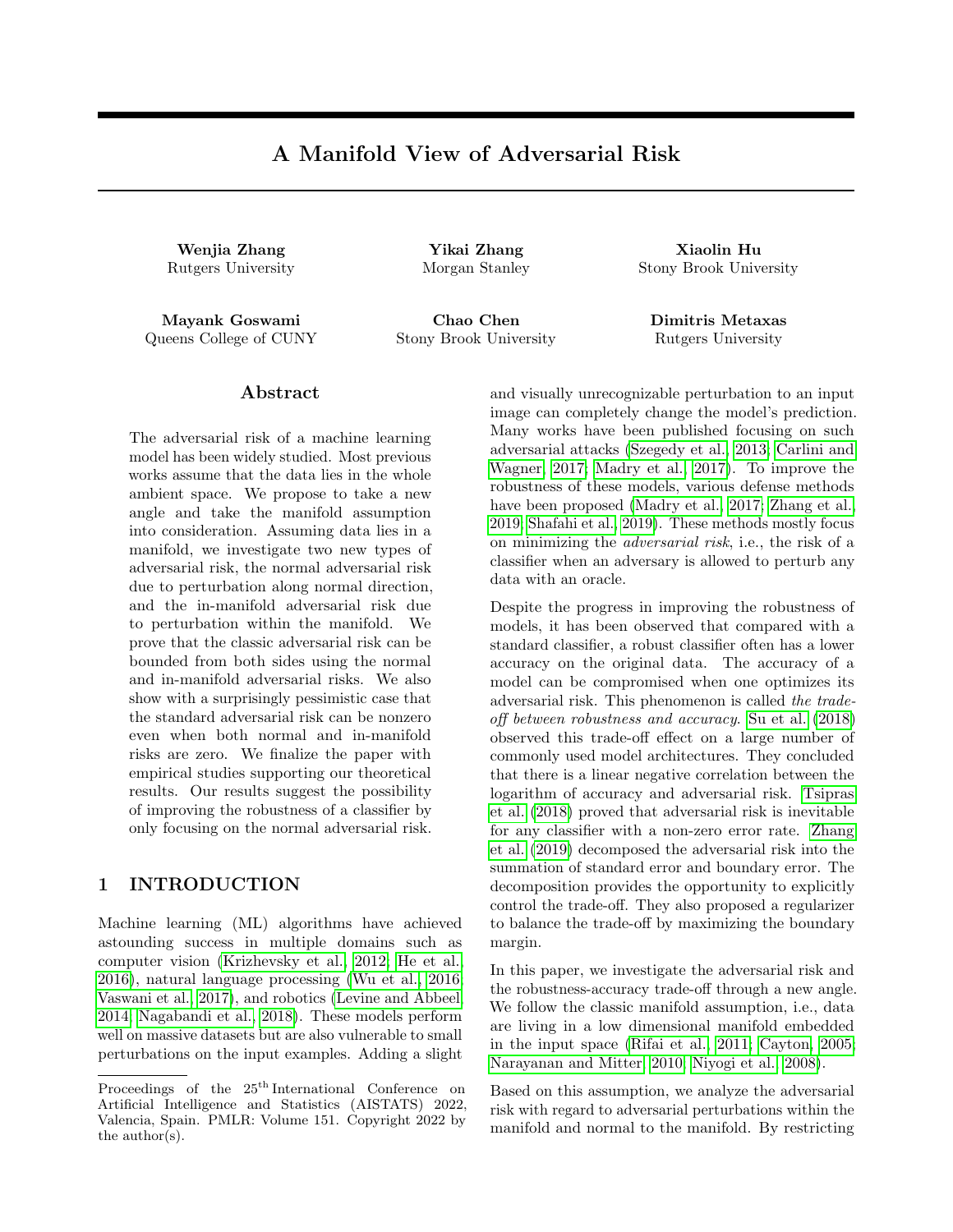#### 2.5.1 Proof Sketch of Theorem 3

We rst address the existence of the constant that only depends onM in the theorem statement. De ne a tubular neighborhoodof M as a setN R<sup>D</sup> containing M such that any point z 2 N has a unique projection (z) onto M such that z  $(z)$  2 N  $_{(z)}M$ . Thus the normal line segments of length at any two points  $x; x^0$  2 M are disjoint.

By Theorem 11.4 in Bredon (2013), we know that there exists such that  $N := fy 2 R^{D} : dist(y; M) <-g$  is a tubular neighborhood of M . The guaranteed by Theorem 11.4 is the referred to in our theorem, and the budget is constrained to be at most .

For simplicity, we rst sketch the proof of the case when y is deterministic (the setting of Corollary 1). Consider a pair  $(x, y)$  p, such that x has an adversarial perturbation  $x^0$  within distance  $\;$  . We show that one of the four cases must occur:

- $\hat{x}$  x<sup>0</sup> = x (standard risk).
- $\hat{x} \times \hat{y}$   $\hat{y}$  x,  $\hat{x}^0$  2 N<sub>x</sub>M, and f (x)y > 0 (normal adversarial risk).
- $\hat{c}$  Let  $x^{00}$  =  $(x^0)$  (the unique projection of  $x^0$  onto M ), then  $d(x^{00},x)$  2 and either
	- $\{ f (x^{00}) \}$ 0, and x has an 2 in-manifold adversarial perturbation (in-manifold risk), or
	- {  $f(x^{00})f(x^{00})$ ) 0, which implies that x is within 2 of a point  $x^{00}$  2 M that has nonzero normal adversarial risk. (NNR: nearbynormal-risk)

The second of these sets  $i\vec{\mathbf{z}}^{nor}$  (f; ) in the setting of Corollary 3. One can see that the four cases correspond to the four terms in Equation 2.

For the proof of Theorem 3, one has to observe that sincey is not deterministic, the set  $Z^{nor}$  (f; ) is random. One then has to average over all possible nor (f; ), and show that the average equals NNR.

For the second part of Theorem 1 and Corollary 1, observe that if the normal adversarial risk is zero, then in the last case,x<sup>00</sup>has non-zero normal adversarial risk, with normal adversarial perturbation  $x^0$ . Unless $x^{00}$ is on the decision boundary, by continuity of f one can show that there exists an open set aroun $\boldsymbol{\mathsf{a}}^{00}$ such that all points here have non-zero normal adversarial risk. This contradicts the fact that the normal adversarial risk is zero, implying that case 4 happens only on a set of measure zero (recall that by assumption A the decision boundary does not contain any open set). This completes the proof sketch.

#### 2.5.2 Proof of Theorem 2

Let  $M = [0, 1]$  and  $x \le 1=2$  and n 1. We will think of data as lying in the manifold M, and R<sup>2</sup> as the ambient space. The true distribution is simply  $(x) = 1$  for all  $x \geq M$ , hencey 1 (all labels on M are 1).

Let  $i_1 = \frac{n}{n(n+1)}$  and  $i_2 = \frac{1}{n^2}$ . Note that  $(n + 1)i_1 +$  $n^2$  = 1. Consider the following partition of M =  $A_0$ [ B<sub>1</sub> [ A<sub>1</sub> [ B<sub>2</sub> [ B<sub>n</sub> [ A<sub>n</sub>, Where A<sub>i</sub> (0 i n) is of length  $\hat{i}_1$  and  $B_i$  (1 i n) is an interval of length 2. The interval  $A_0; B_1; A_1; \quad ; B_n; A_n$  appear in this order from left to right.

For ease of presentation, we will consider 0; 1g binary labels, and build score functionsf $_n$  taking values in [0; 1] that satisfy the conditions of the Theorem.

For an x 2  $A_i$  for some 0 i n, de ne  $g_n(x) = 1$ . For x 2 B<sub>i</sub> for some 1 i n, de ne  $g_n(x) = z$ . Observe that  $=2 < 1=4$ .

We now de ne the decision boundary off  $n$  as the set of points in  $R^2$  on the \graph" of  $g_n$  and  $g_n$ . That is,

DB 
$$
(f_n)
$$
 =  $f(x; cg_n(x)) : x 2 [0; 1]; c 2f$  1; 1gg:

See Figure 2 for a picture of the upper decision boundary. Now let  $f_n$  be any continuous function with decision boundary DB  $(f_n)$  as above. That is,  $f_n : R^2 : [0;1]$  is such that  $f_n(x;t) > 1=2$  if jtj <  $g_n(x)$ ,  $f_n(x;t) < 1=2$  if jtj  $> g_n(x)$  and  $f_n(x;y) = 1=2$ if jtj =  $g_n(x)$ .

In-manifold Risk Is Zero Observe that since  $(x) = 1$  on [0; 1], the in-manifold risk of f<sub>n</sub> is zero, since f<sub>n</sub>(x; 0) > 1=2, and so sign(2f<sub>n</sub> 1) equals 1, which is the same as the labely at x. This means that there are no in-manifold adversarial perturbations, no matter the budget. Thus  $R_{adv}^{in}$  (f<sub>n</sub>; ) = 0 for all n 1.

Normal Adversarial Risk Goes To Zero Next we consider the normal adversarial risk. Ifx 2  $A_i$  for somei, then a point in the normal ball with budget is of the form  $(x; t)$  with  $|t| <$  < 1=2, but  $f_n(x; t) > 1=2$ for such points, and thus sign(2f<sub>n</sub> 1) = y(x). Thus x 2 A<sup>i</sup> does not contribute to the normal adversarial risk.

If x 2  $B_i$  for some i then  $f_n(x; ) \leq 1=2$  while  $f_n(x; 0) > 1=2$ , and hence suchx contributes to the normal adversarial risk. Thus  $R_{adv}^{nor}(f_n; ) =$  $\sum_{i=1}^{n}$   $(B_i) = \sum_{i=1}^{n}$   $\sum_{i=1}^{n}$   $= 1$  =n, which goes to zero asn goes to in nity.

Adversarial Risk Goes To One Now we show that  $R_{adv}$  (f<sub>n</sub>; ) goes to one. In fact, we will show that as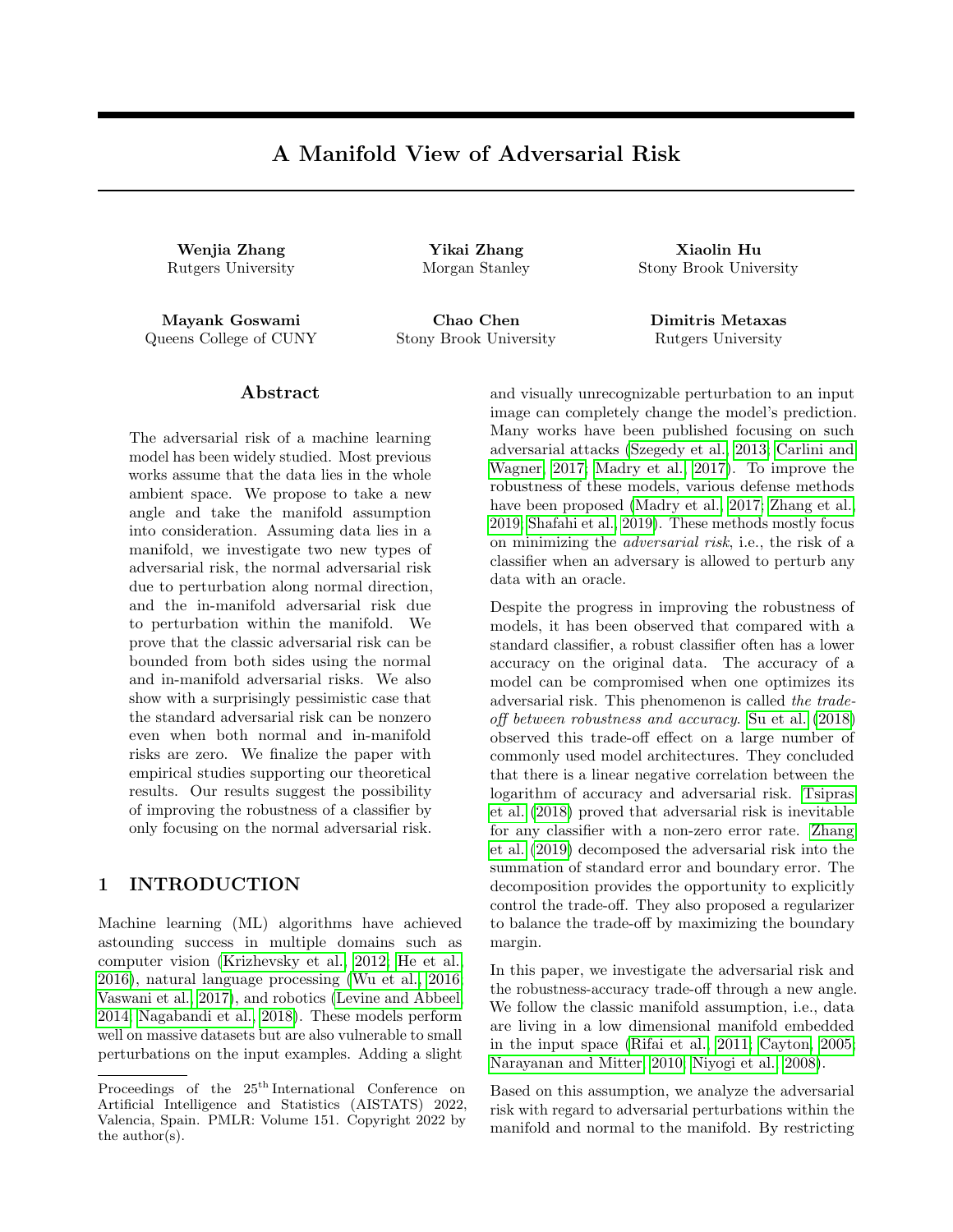#### Figure 2: Lower bound illustration

long asn is su ciently large, the adversarial risk is 1. Consider n such that  $i_1 := \frac{n-1}{n(n+1)}$ p  $\overline{3}$  . Note that such ann exists simply because  $_1$  goes to zero as goes to in nity, and  $n > \frac{1}{3}$  works.

Clearly, points in  $B_i$  contribute to adversarial risk as they have adversarial perturbations in the normal direction. However, if we consider  $x \in A_i$  (which does not have adversarial perturbations in the normal direction or in-manifold), we show that there still exists an adversarial perturbation in the ambient space: that is, there exists a point $x^0$  such that a) the distance between  $\mathbf{k}^0$ , =2) and (x; 0) is at most , and b) sign(2f<sub>n</sub>(x; =2))  $6$  sign(2f<sub>n</sub>(x; 0)). Let  $x^0$  be the closest, point in B := [B<sub>i</sub> to x. Then x° be the closes<sub>p</sub><br>jx<sup>0</sup> xj `<sub>1</sub>=2<  $\overline{3}$  =2. Thus the distance between  $(x^0, =2)$  and  $(x, 0)$  is at most (  $\frac{p}{3}=2)^2+(-2)^2=$ . Since  $x^0$  2 B, f<sub>n</sub>( $x^0$ , =2) < 1=2 whereasf<sub>n</sub>( $x$ ; 0) < 1=2,  $(x^0, =2)$  is a valid adversarial perturbation around x.

Thus for all  $x \, 2 \, [0; 1]$ , there exists an adversarial perturbation within budget , and therefore  $R_{adv}(f_n; ) = 1$  as long as  $n > \frac{1}{3}$ . This completes the proof.

### 3 EXPERIMENT

In this section, we verify the decomposition upper bound in Corollary 3 on synthetic data sets. For both i) and ii) in Corollary 3, we empirically evaluate each term in the inequality on several classiers and compare the values according to the claims in Corollary 3.

In the following experiments, instead of using  $2$  norm to evaluate the perturbation, we search the neighborhood under  $I_1$  norm, which would produce a stronger attack than  $I_2$  norm one. The experimental results indicate that our theoretical analysis may hold for an even stronger attack.

#### 3.1 Toy Data Set and Perturbed Data

We generate four di erent data sets where we study both the single decision boundary caseand the double

decision boundary case. The rst pair of datasets are in 2D space and the second pair is in 3D. We aim to provide empirical evidence for the claim ii ) in the Corollary 3 using the single decision boundary data, having observed that one can su ciently reduce  $R_{\text{adv}}^{\text{nor}}$ , allowing one directly compare  $R_{\text{adv}}(f; )$  and  $R_{\text{adv}}^{\text{in}}$  (f; 2 ). We aim to provide empirical evidence for the claim i) in the Corollary 3 using double boundary, sinceR<sup>nor</sup>, can not be su ciently reduced using a simple classier, since decision boundary is complicated.

For the 2D case, we sample training data uniformly from a unit circle  $C_1$  :  $x_1^2 + x_2^2 = 1$ . For the single decision boundary data set, we set

$$
y = 21(x_1 > 0) 1 (Single Decision Boundary)
$$
  

$$
y = 21(x_1x_2 > 0) 1 (Double Decision Boundary)
$$

The visualization of the dataset is in Figure 3 a) and b). In particular, we set unit circle  $C_1$  has = 1, we set the perturbation budget to be " 2 [0:01; 0:3]. And the normal direction is alone the radius of the circle.

In the 3D case, we set the manifold to beM :  $x_3 = 0$ and generate training data in region  $[ ; ] [ ; ]$ on  $x_1x_2$ -plane. We set

 $y = 21 [x_1 > sin(x_2)]$  1(Single)  $y = 21 [(x_1 \sin(x_2))x_2 > 0]$  1(Double)

Figure 3 c) and d) show these two cases. For the single decision boundary example, due to the manifold being at, we have  $= 1$ , we explore the value in range  $[0.1; 0.8]$ . For the double decision boundary, the distance to the decision boundary is half of the distance in the single boundary case. Therefore, we set the range of perturbation to be  $[0.1; 0.4]$ .

#### 3.2 Algorithm

To empirically estimate the decomposition of adversarial risk, we need to generate adversarial data alone di erent directions, i.e. the normal direction risk  $R_{adv}^{nor}$ , the in-manifold risk  $R_{adv}^{in}$  and the general adversarial risk  $R_{adv}$ . For general adversarial risk, we evaluate risks on perturbed examplex<sup>adv</sup> computed by Projected Gradient Descent algorithm in (Madry et al., 2017).

By the de nition of toy data sets, we know that the dimension of ambient space is 1. The normal space at point x can be represented  $bW_xM = fx + t$  vio  $t <$  g, here v is a unit normal vector. Therefore we could explicitly compute the normal vector v and select normal direction adversarial data x<sup>nor</sup>.

We evaluate di erent components in the inequality in Corollary 3 on three classiers. The standard classier f trained by original training data set,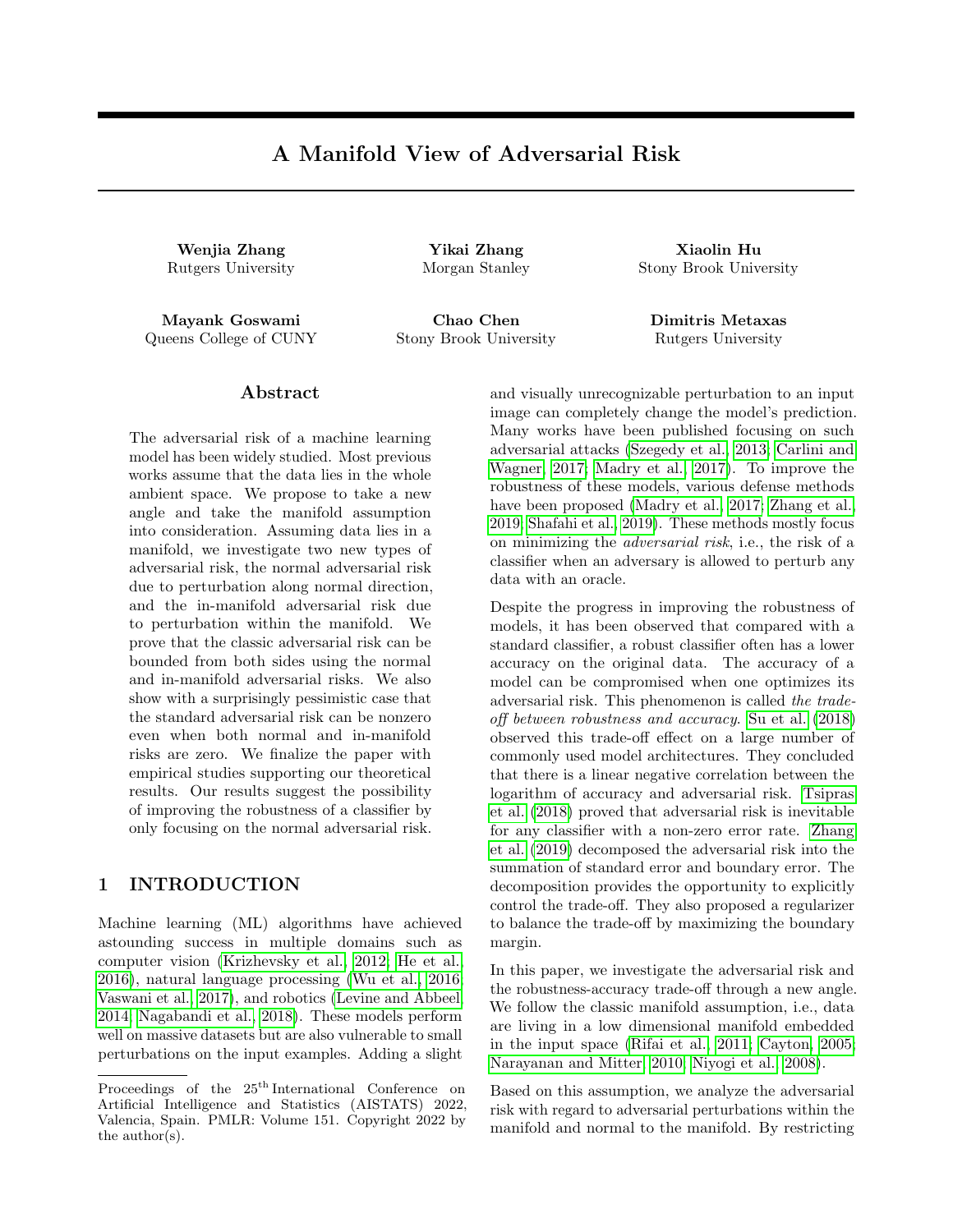| Single Boundary |                  |            | adv              |            | $f$ nor          |            |                                 |                               |           |
|-----------------|------------------|------------|------------------|------------|------------------|------------|---------------------------------|-------------------------------|-----------|
|                 | $R^{\text{adv}}$ | <b>RHS</b> | $R^{\text{adv}}$ | <b>RHS</b> | $R^{adv}$        | <b>RHS</b> | $R_{\text{adv}}^{\text{in}}(2)$ | $R_{\text{adv}}^{\text{nor}}$ | $R_{std}$ |
| 0.01            | 0.0110           | 0.022      | 0.0110           | 0.022      | 0.0090           | 0.0220     | 0.0140                          | 0.0050                        | 0.0050    |
| 0.02            | 0.0130           | 0.0449     | 0.0130           | 0.0449     | 0.0130           | 0.0449     | 0.0290                          | 0.0060                        | 0.0060    |
| 0.03            | 0.0230           | 0.063      | 0.0250           | 0.0671     | 0.0230           | 0.0633     | 0.0400                          | 0.0120                        | 0.0120    |
| 0.05            | 0.0280           | 0.0794     | 0.0300           | 0.0784     | 0.0280           | 0.0794     | 0.0620                          | 0.0040                        | 0.0040    |
| 0.1             | 0.0709           | 0.1652     | 0.0699           | 0.1645     | 0.0709           | 0.1650     | 0.133                           | 0.0                           | 0.0040    |
| 0.15            | 0.0979           | 0.2831     | 0.1009           | 0.2886     | 0.1009           | 0.2866     | 0.1850                          | 0.0050                        | 0.0050    |
| 0.2             | 0.128            | 0.3951     | 0.126            | 0.3971     | 0.128            | 0.4086     | 0.261                           | 0.0050                        | 0.0040    |
| 0.25            | 0.1660           | 0.4966     | 0.1630           | 0.4931     | 0.1660           | 0.4986     | 0.3259                          | 0.0040                        | 0.0040    |
| 0.3             | 0.1979           | 0.4509     | 0.1979           | 0.5613     | 0.1979           | 0.4505     | 0.35                            | 0.0                           | 0.0       |
|                 |                  |            |                  |            |                  |            |                                 |                               |           |
| Double Boundary |                  |            | £                | adv        |                  |            | $f$ nor                         |                               |           |
|                 | $R^{\text{adv}}$ | <b>RHS</b> | $R^{\text{adv}}$ | <b>RHS</b> | $R^{\text{adv}}$ | <b>RHS</b> | $R_{\text{adv}}^{\text{in}}(2)$ | $R_{\text{adv}}^{\text{nor}}$ | $R_{std}$ |
| 0.01            | 0.0080           | 0.0286     | 0.0060           | 0.0296     | 0.0070           | 0.0276     | 0.0180                          | 0.0030                        | 0.0030    |
| 0.02            | 0.0240           | 0.0694     | 0.0230           | 0.2525     | 0.0240           | 0.0694     | 0.0490                          | 0.0050                        | 0.0050    |
| 0.03            | 0.0510           | 0.1333     | 0.0460           | 0.1363     | 0.0510           | 0.1383     | 0.0949                          | 0.0110                        | 0.0110    |
| 0.05            | 0.0620           | 0.1810     | 0.0620           | 0.1640     | 0.0629           | 0.1640     | 0.1139                          | 0.0080                        | 0.0080    |
| 0.1             | 0.1170           | 0.3398     | 0.1169           | 0.3071     | 0.12             | 0.2746     | 0.2400                          | 0.0060                        | 0.0060    |
| 0.15            | 0.1850           | 0.6059     | 0.1860           | 0.4895     | 0.1939           | 0.5948     | 0.3860                          | 0.0040                        | 0.0040    |
| 0.2             | 0.242            | 0.8763     | 0.247            | 0.8002     | 0.265            | 0.878      | 0.5409                          | 0.0060                        | 0.0050    |
| 0.25            | 0.3139           | 1.         | 0.3169           | 0.9971     | 0.3239           | 1.         | 0.6500                          | 0.0080                        | 0.0080    |

Table 1: 2D Adversarial risk comparison

Table 2: 3D Adversarial risk comparison

| Single Boundary |                  |            | adv              |            | $f$ nor          |            |                                            |                               |           |
|-----------------|------------------|------------|------------------|------------|------------------|------------|--------------------------------------------|-------------------------------|-----------|
|                 | $R^{\text{adv}}$ | <b>RHS</b> | $R^{\text{adv}}$ | <b>RHS</b> | $R^{\text{adv}}$ | <b>RHS</b> | $\overline{R}_{\text{adv}}^{\text{in}}(2)$ | $R_{\text{adv}}^{\text{nor}}$ | $R_{std}$ |
| 0.1             | 0.0450           | 0.0992     | 0.0410           | 0.092      | 0.0470           | 0.1002     | 0.0959                                     | 0.0050                        | 0.0050    |
| 0.2             | 0.1139           | 0.2297     | 0.0999           | 0.229      | 0.1099           | 0.2143     | 0.1929                                     | 0.0100                        | 0.0199    |
| 0.3             | 0.1550           | 0.3106     | 0.136            | 0.3216     | 0.1540           | 0.2852     | 0.239                                      | 0.0080                        | 0.0265    |
| 0.4             | 0.2089           | 0.3765     | 0.1680           | 0.3889     | 0.2059           | 0.3579     | 0.26                                       | 0.0080                        | 0.0193    |
| 0.5             | 0.247            | 0.4910     | 0.1860           | 0.4404     | 0.250            | 0.4104     | 0.252                                      | 0.0040                        | 0.0174    |
| 0.6             | 0.2700           | 0.5910     | 0.2179           | 0.5198     | 0.257            | 0.417      | 0.257                                      | 0.0090                        | 0.0153    |
| 0.7             | 0.2600           | 0.6057     | 0.2009           | 0.7571     | 0.2731           | 0.4224     | 0.273                                      | 0.0030                        | 0.0139    |
| 0.8             | 0.2329           | 0.6775     | 0.1670           | 0.5630     | 0.2339           | 0.4083     | 0.2329                                     | 0.0020                        | 0.0129    |
| Double Boundary |                  |            | $f$ adv          |            |                  |            | $f$ nor                                    |                               |           |
|                 | $R^{\text{adv}}$ | <b>RHS</b> | $R^{\text{adv}}$ | <b>RHS</b> | $R^{\text{adv}}$ | <b>RHS</b> | $R_{\text{adv}}^{\text{in}}(2)$            | $R_{\text{adv}}^{\text{nor}}$ | $R_{std}$ |
| 0.1             | 0.0649           | 0.1654     | 0.0789           | 0.153      | 0.0759           | 0.1654     | 0.1540                                     | 0.0130                        | 0.0140    |
| 0.15            | 0.1460           | 0.3065     | 0.1280           | 0.2949     | 0.1510           | 0.3026     | 0.272                                      | 0.0220                        | 0.0270    |
| 0.2             | 0.1700           | 0.3858     | 0.1370           | 0.3341     | 0.1670           | 0.3541     | 0.3040                                     | 0.0170                        | 0.0170    |
| 0.25            | 0.2049           | 0.4608     | 0.1500           | 0.4203     | 0.2099           | 0.4486     | 0.361                                      | 0.0210                        | 0.0210    |
| 0.3             | 0.2159           | 0.4740     | 0.1810           | 0.4208     | 0.2119           | 0.4450     | 0.3289                                     | 0.0190                        | 0.0190    |
| 0.35            | 0.275            | 0.5176     | 0.2039           | 0.5289     | 0.2750           | 0.4830     | 0.356                                      | 0.0110                        | 0.0130    |
| 0.4             | 0.3000           | 0.6051     | 0.2069           | 0.5325     | 0.3040           | 0.6593     | 0.3690                                     | 0.0520                        | 0.0080    |

the adversarial classi er f<sup>adv</sup> trained by Adversarial Training algorithm in Madry et al. (2017) and the classier trained using adversarial samples generated in the normal direction  $x^{nor}$ , we denote it as f nor. To compute the in-manifold perturbation, we design two methods. The rst one is using grid search to go

through all the perturbations in the manifold within the budget and return the point with maximum loss as in-manifold perturbation x<sup>in</sup>. The second is using PGD method to nd a general adversarial point x<sup>adv</sup> in ambient space and projectx<sup>adv</sup> back to the data manifold M . Due to grid-search being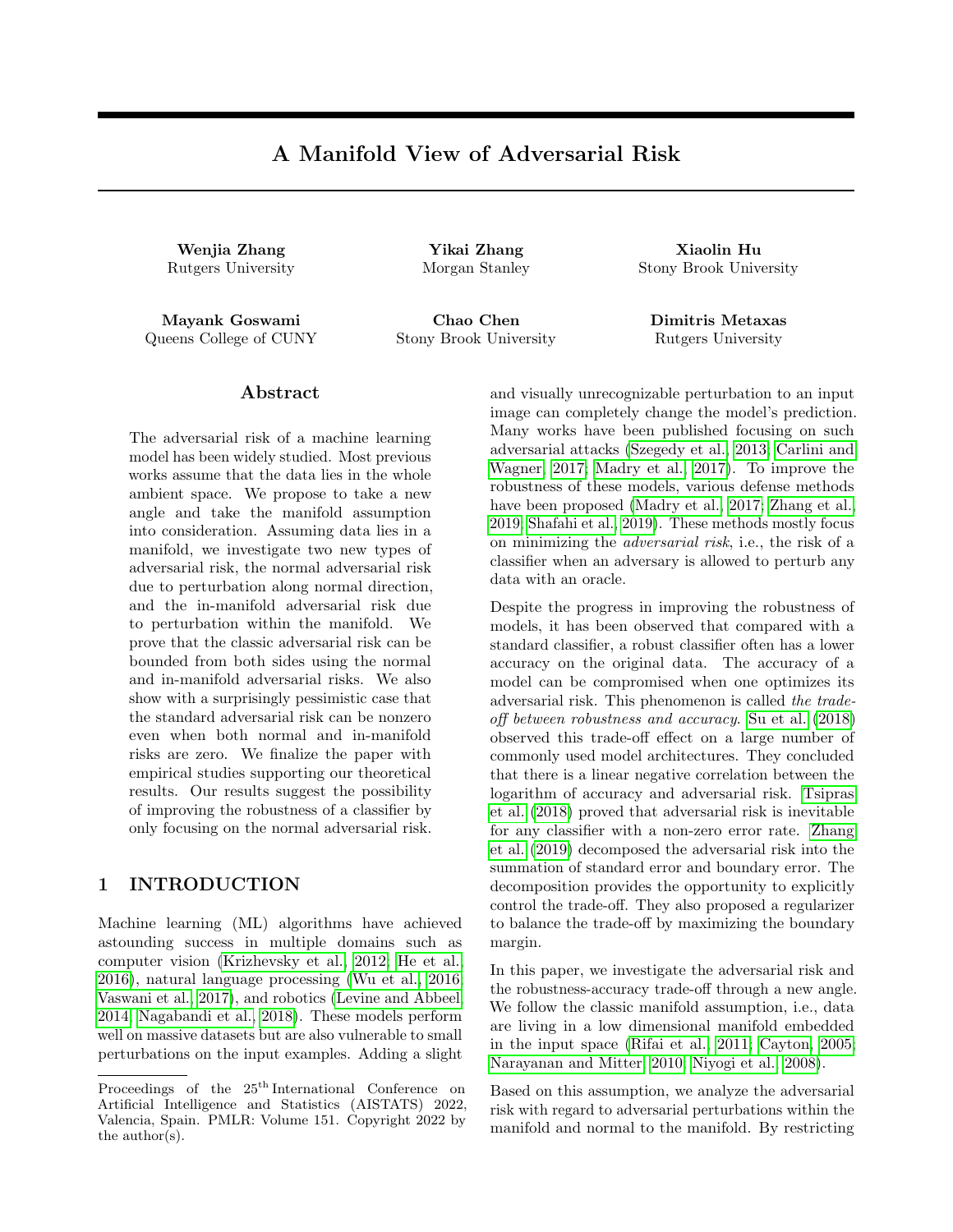| a) 2D Single      | b) 2D Double      | c) 3D Single      | d) 3D Double      |
|-------------------|-------------------|-------------------|-------------------|
| decision boundary | decision boundary | decision boundary | decision boundary |

Figure 3: In this gure, we show our four toy data set. On the left side is 2D data set on a unit circle. The single decision boundary data is linearly separated by the y-axis. And in the double decision boundary case, the circle is separated into 4 parts with x and y-axis. On the right side is the 3D data set. The data is distributed in a square area on $x_1x_2$ -plane. In the single decision boundary example, the data is divided by the curvex<sub>1</sub> = sin(x<sub>2</sub>). And in the double decision boundary situation, we add the y-axis as the extra boundary.

time-consuming, we use the second method in our experiments below. We further compare these two methods in supplementary materials.

Here we propose a method based on Adversarial Training to compute f<sup>nor</sup> in Algorithm 1. One thing worth mentioning here is, instead of using grid search to nd the actual x<sup>nor</sup>, we use an intermediate method to generate normal data. We randomly choose a point along the normal direction within the budget to be our normal direction perturbed data. This might worsen the normal adversarial risk of f<sup>nor</sup>, but our empirical results show that  $R_{adv}^{nor}$  (f nor ) still close to 0.

| Algorithm 1 Normal direction Adversarial Training                           |
|-----------------------------------------------------------------------------|
| 1: Input: Training data set $f x_i$ ; $y_i g_{i=1}^n$ , training            |
| iterations K, perturbation budget                                           |
| 2: for iterations in $1$ ;::;; K do                                         |
| for $x_i$ in $f x_i$ ; $y_i g_{i=1}^n$ do<br>3:                             |
| Find normal space $N_{x_i}$ (M) for $x_i$ .<br>4:                           |
| Find $v_i$ 2 B <sup>nor</sup> (x <sub>i</sub> ) such that $1(f(x_i +$<br>5: |
| $v_i$ ; y <sub>i</sub> ) $\theta$ 0.                                        |
| 6: $X_i^{nor}$<br>$V_i$                                                     |
| Update $f^{nor}$ with $x_i^{nor}$ .<br>7:                                   |
| 8: end for                                                                  |
| 9: end for                                                                  |

Note in Corollary 3 claim i), we have a component  $(B (Z<sup>nor</sup> (f;))) \setminus M)$  on the right hand side (RHS) of the inequality. We also give a practical way of estimating such quantity in the empirical study. By the de nition of  $Z^{nor}$  (f; ), we rst select point  $x_i$  in training data such that there exists point  $\mathsf{x}_{\mathsf{i}}^0$  in  $\mathsf{N}_{\mathsf{x}_{\mathsf{i}}}$ M s.t f  $(x_i^0)$   $\theta$  y<sub>i</sub> to form set  $\Delta$ . Since we uniformly sample points from data manifold, the volume of B<sub>2</sub> ( $\cancel{\mathbb{Z}}$ ) \ M is proportional to  $(B_2 (Z<sup>nor</sup> (f;)))\setminus M$ ) which is a set derived by point wise augment $\bar{Z}$  by a 2"-ball. In

2D example, this quantity is simply the length of curve segment on unit circle as the volume of  $B_2$  (z) for any  $z \,$  2  $\overline{Z}$ . In 3D example, we use area of point wise augmented by a 2 square. We list the RHS value for 2D and 3D datasets in Table 1 and Table 2 for all three classiers.

#### 3.3 Empirical Results and Discussion

2D Unit Circle We generate 1000 training data uniformly. The classier is a 2-layer feed-forward network. Each classier is trained with Stochastic Gradient Descent (SGD) with a learning rate of 0:1 for 1000 epochs. Also, since  $=$  1 for the unit circle, the upper bound of value is up to 1. Hence we run experiments for from 0.01 to 0.3. By increasing the budget, we also observe that the decision boundary of f<sup>nor</sup> becomes perpendicular to the data manifold. In Table 1, the value of  $R_{adv}^{nor}$  (f nor ) also con rm our observation. We leave more discussion and visualization of this phenomenon in the supplementary material.

To verify our results in Corollary 3 claim i). We compute the adversarial risk for three classiers. And for the upper bound, we evaluate the component  $(B (Z<sup>nor</sup> (f;))) \setminus M$  ) following the description in Section 3.2. The right hand side value in the inequality is given in Table 1. We could observe that the upper bounds hold for 2D data.

Since we train f<sup>nor</sup> to minimize its empirical risk in normal direction. By Table 1, we know Rnor (f nor) is close to zero. Therefore it is reasonable to study claim ii) in Corollary 3 using f<sup>nor</sup>. The summation of in-manifold risk and standard risk of f<sup>nor</sup> certainly upper bounds R<sub>adv</sub> (f<sup>nor</sup>).

3D  $X_1X_2$ -plane We generate 1000 training data from the data set. The classier is a 4-layer feedforward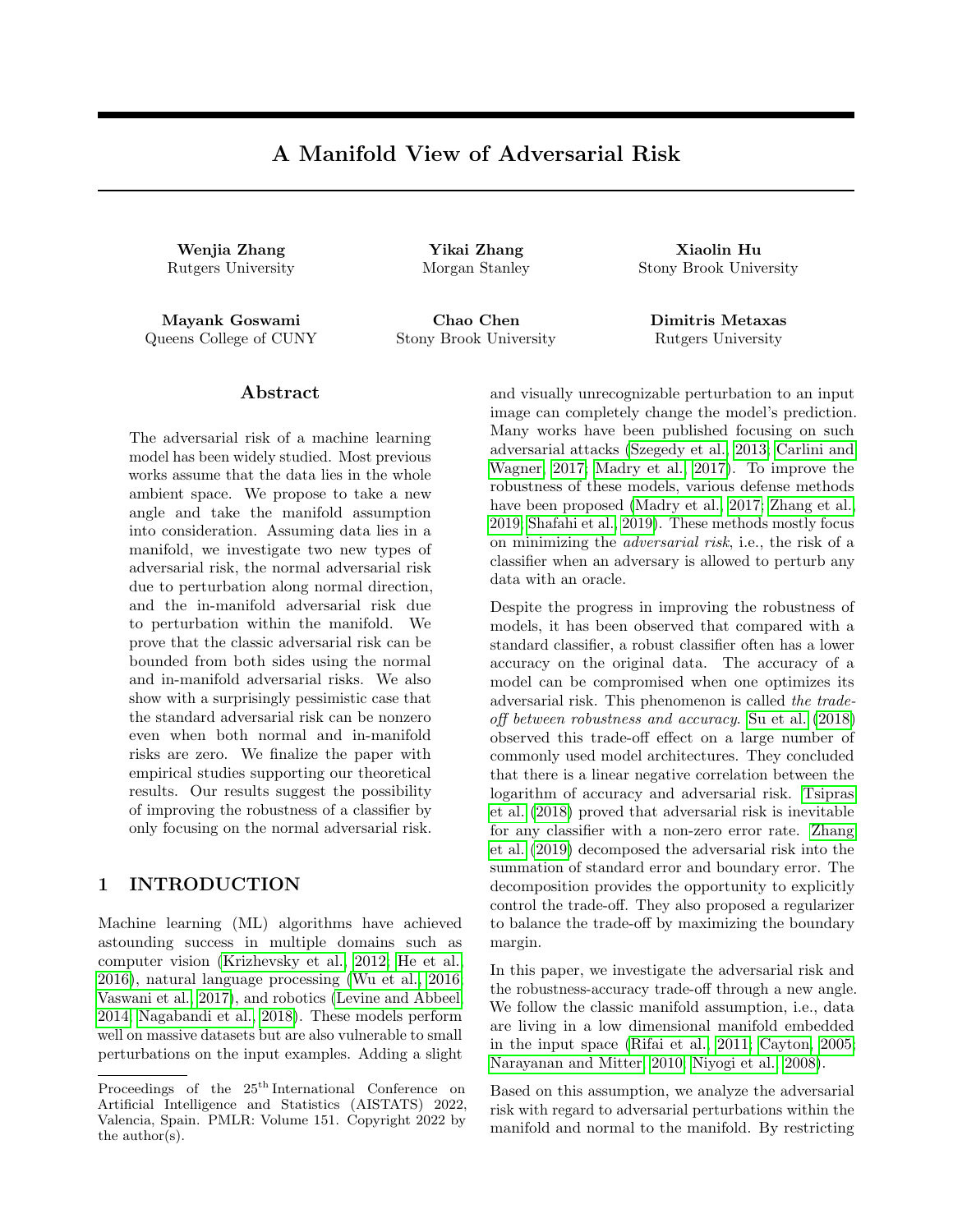network. We use SGD with a learning rate of 0.1 and weight decay of 0.001 to train the network. The total training epoch is 2000.

In Table 2, we list same three classiers trained on 3D data set. We haveR<sup>adv</sup> been upper bounded by the right hand side of the inequality in Corollary 3 claim i). The claim ii ) also holds in 3D cases. Due to the limit of the space, we provide visualization of the decision boundary and additional empirical results in the supplemental material.

# 4 CONCLUSION

In this work, we study the adversarial risk of the machine learning model from the manifold perspective. We report theoretical results that decompose the adversarial risk into the normal adversarial risk, the in-manifold adversarial risk, and the standard risk with the additional Nearby Normal Risk term. We present a pessimistic case suggesting the additional Nearby Normal Risk term can not be removed in general, without additional assumptions. Observing that the Nearby Normal Risk term can be wiped out by enforcing zero normal adversarial risk, our theoretical analysis suggests a potential training strategy that only focuses on the normal adversarial risk.

# Acknowledgements

We thank anonymous reviewers for their constructive feedback. Mayank Goswami would like to acknowledge support from US National Science Foundation (NSF) awards CRII-1755791 and CCF-1910873. Xiaoling Hu and Chao Chen were partially supported by grants NSF IIS-1909038 and CCF-1855760.

# References

- Pranjal Awasthi, Abhratanu Dutta, and Aravindan Vijayaraghavan. On robustness to adversarial examples and polynomial optimization. arXiv preprint arXiv:1911.04681, 2019.
- Glen E Bredon. Topology and geometry volume 139. Springer Science & Business Media, 2013.
- Nicholas Carlini and David Wagner. Towards evaluating the robustness of neural networks. In 2017 ieee symposium on security and privacy (sp), pages 39{57. IEEE, 2017.
- Yair Carmon, Aditi Raghunathan, Ludwig Schmidt, Percy Liang, and John C Duchi. Unlabeled data improves adversarial robustness. arXiv preprint arXiv:1905.13736, 2019.
- Lawrence Cayton. Algorithms for manifold learning. Univ. of California at San Diego Tech. Rep, 12(1-17): 1, 2005.
- Tamal K Dey and Samrat Goswami. Provable surface reconstruction from noisy samples.Computational Geometry, 35(1-2):124{141, 2006.
- Elvis Dohmatob. Generalized no free lunch theorem for adversarial robustness. InInternational Conference on Machine Learning, pages 1646{1654. PMLR, 2019.
- Herbert Edelsbrunner and Nimish R Shah. Triangulating topological spaces. In Proceedings of the tenth annual symposium on Computational geometry, pages 285{292, 1994.
- Alhussein Fawzi, Hamza Fawzi, and Omar Fawzi. Adversarial vulnerability for any classier. arXiv preprint arXiv:1802.08686, 2018.
- Justin Gilmer, Luke Metz, Fartash Faghri, Samuel S Schoenholz, Maithra Raghu, Martin Wattenberg, and Ian Goodfellow. Adversarial spheres. arXiv preprint arXiv:1801.02774, 2018.
- Sven Gowal, Chongli Qin, Jonathan Uesato, Timothy Mann, and Pushmeet Kohli. Uncovering the limits of adversarial training against normbounded adversarial examples. arXiv preprint arXiv:2010.03593, 2020.
- Minghao Guo, Yuzhe Yang, Rui Xu, Ziwei Liu, and Dahua Lin. When nas meets robustness: In search of robust architectures against adversarial attacks. In Proceedings of the IEEE/CVF Conference on Computer Vision and Pattern Recognition, pages 631{640, 2020.
- Kaiming He, Xiangyu Zhang, Shaoqing Ren, and Jian Sun. Deep residual learning for image recognition. In Proceedings of the IEEE conference on computer vision and pattern recognition, pages 770{778, 2016.
- Alex Krizhevsky, Ilya Sutskever, and Georey E Hinton. Imagenet classication with deep convolutional neural networks. Advances in neural information processing systems25:1097{1105, 2012.
- Sergey Levine and Pieter Abbeel. Learning neural network policies with guided policy search under unknown dynamics. In NIPS, volume 27, pages 1071{ 1079. Citeseer, 2014.
- Wei-An Lin, Chun Pong Lau, Alexander Levine, Rama Chellappa, and Soheil Feizi. Dual manifold adversarial robustness: Defense against lp and non-lp adversarial attacks. Advances in Neural Information Processing Systems33:3487{3498, 2020.
- Aleksander Madry, Aleksandar Makelov, Ludwig Schmidt, Dimitris Tsipras, and Adrian Vladu. Towards deep learning models resistant to adversarial attacks. arXiv preprint arXiv:1706.06083, 2017.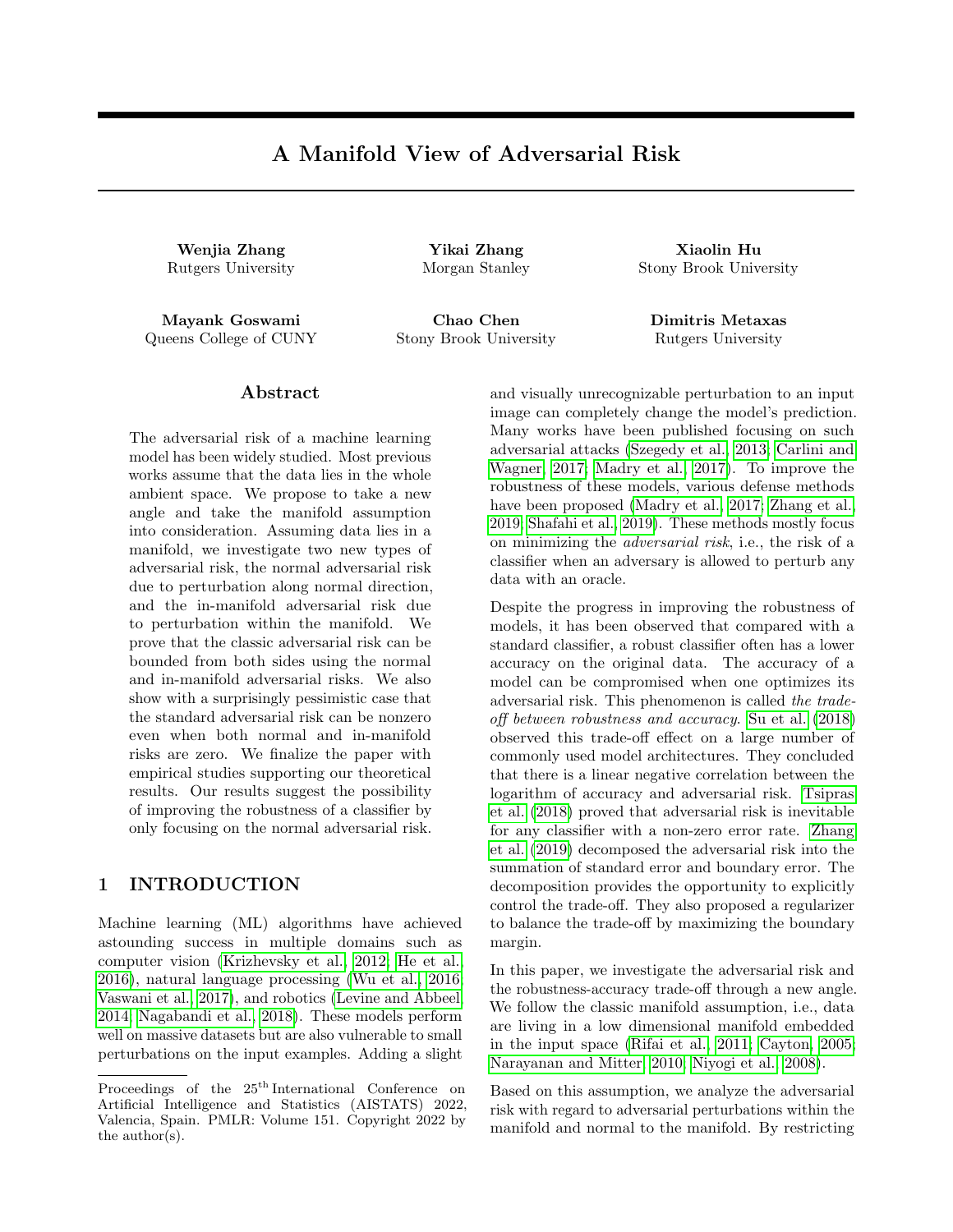- Anusha Nagabandi, Gregory Kahn, Ronald S Fearing, and Sergey Levine. Neural network dynamics for model-based deep reinforcement learning with model-free fine-tuning. In 2018 IEEE International Conference on Robotics and Automation (ICRA), pages 7559–7566. IEEE, 2018.
- Hariharan Narayanan and Sanjoy Mitter. Sample complexity of testing the manifold hypothesis. In Proceedings of the 23rd International Conference on Neural Information Processing Systems-Volume 2, pages 1786–1794, 2010.
- Partha Niyogi, Stephen Smale, and Shmuel Weinberger. Finding the homology of submanifolds with high confidence from random samples. Discrete & Computational Geometry, 39(1-3):419–441, 2008.
- Aditi Raghunathan, Sang Michael Xie, Fanny Yang, John Duchi, and Percy Liang. Understanding and mitigating the tradeoff between robustness and accuracy. arXiv preprint arXiv:2002.10716, 2020.
- Leslie Rice, Eric Wong, and Zico Kolter. Overfitting in adversarially robust deep learning. In International Conference on Machine Learning, pages 8093–8104. PMLR, 2020.
- Salah Rifai, Yann N Dauphin, Pascal Vincent, Yoshua Bengio, and Xavier Muller. The manifold tangent classifier. Advances in neural information processing systems, 24:2294–2302, 2011.
- Lawrence K Saul and Sam T Roweis. Think globally, fit locally: unsupervised learning of low dimensional manifolds. Departmental Papers (CIS), page 12, 2003.
- <span id="page-9-4"></span>Ali Shafahi, Mahyar Najibi, Amin Ghiasi, Zheng Xu, John Dickerson, Christoph Studer, Larry S Davis, Gavin Taylor, and Tom Goldstein. Adversarial training for free!  $arXiv$  preprint  $arXiv:1904.12843$ , 2019.
- Uri Shaham, Yutaro Yamada, and Sahand Negahban. Understanding adversarial training: Increasing local stability of supervised models through robust optimization. Neurocomputing, 307:195–204, 2018.
- David Stutz, Matthias Hein, and Bernt Schiele. Disentangling adversarial robustness and generalization. In Proceedings of the IEEE/CVF Conference on Computer Vision and Pattern Recognition, pages 6976–6987, 2019.
- <span id="page-9-5"></span>Dong Su, Huan Zhang, Hongge Chen, Jinfeng Yi, Pin-Yu Chen, and Yupeng Gao. Is robustness the cost of accuracy?–a comprehensive study on the robustness of 18 deep image classification models. In Proceedings of the European Conference on Computer Vision (ECCV), pages 631–648, 2018.
- <span id="page-9-2"></span>Christian Szegedy, Wojciech Zaremba, Ilya Sutskever, Joan Bruna, Dumitru Erhan, Ian Goodfellow, and Rob Fergus. Intriguing properties of neural networks. arXiv preprint arXiv:1312.6199, 2013.
- Thomas Tanay and Lewis Griffin. A boundary tilting persepective on the phenomenon of adversarial examples. arXiv preprint arXiv:1608.07690, 2016.
- Joshua B Tenenbaum, Vin De Silva, and John C Langford. A global geometric framework for nonlinear dimensionality reduction. *science*, 290 (5500):2319–2323, 2000.
- <span id="page-9-6"></span>Dimitris Tsipras, Shibani Santurkar, Logan Engstrom, Alexander Turner, and Aleksander Madry. Robustness may be at odds with accuracy. arXiv preprint arXiv:1805.12152, 2018.
- <span id="page-9-1"></span>Ashish Vaswani, Noam Shazeer, Niki Parmar, Jakob Uszkoreit, Llion Jones, Aidan N Gomez, Lukasz Kaiser, and Illia Polosukhin. Attention is all you need. arXiv preprint arXiv:1706.03762, 2017.
- <span id="page-9-0"></span>Yonghui Wu, Mike Schuster, Zhifeng Chen, Quoc V Le, Mohammad Norouzi, Wolfgang Macherey, Maxim Krikun, Yuan Cao, Qin Gao, Klaus Macherey, et al. Google's neural machine translation system: Bridging the gap between human and machine translation. arXiv preprint arXiv:1609.08144, 2016.
- Cihang Xie, Mingxing Tan, Boqing Gong, Jiang Wang, Alan L Yuille, and Quoc V Le. Adversarial examples improve image recognition. In Proceedings of the IEEE/CVF Conference on Computer Vision and Pattern Recognition, pages 819–828, 2020.
- Yao-Yuan Yang, Cyrus Rashtchian, Hongyang Zhang, Ruslan Salakhutdinov, and Kamalika Chaudhuri. A closer look at accuracy vs. robustness. Advances in Neural Information Processing Systems, 33, 2020.
- <span id="page-9-3"></span>Hongyang Zhang, Yaodong Yu, Jiantao Jiao, Eric Xing, Laurent El Ghaoui, and Michael Jordan. Theoretically principled trade-off between robustness and accuracy. In International Conference on Machine Learning, pages 7472–7482. PMLR, 2019.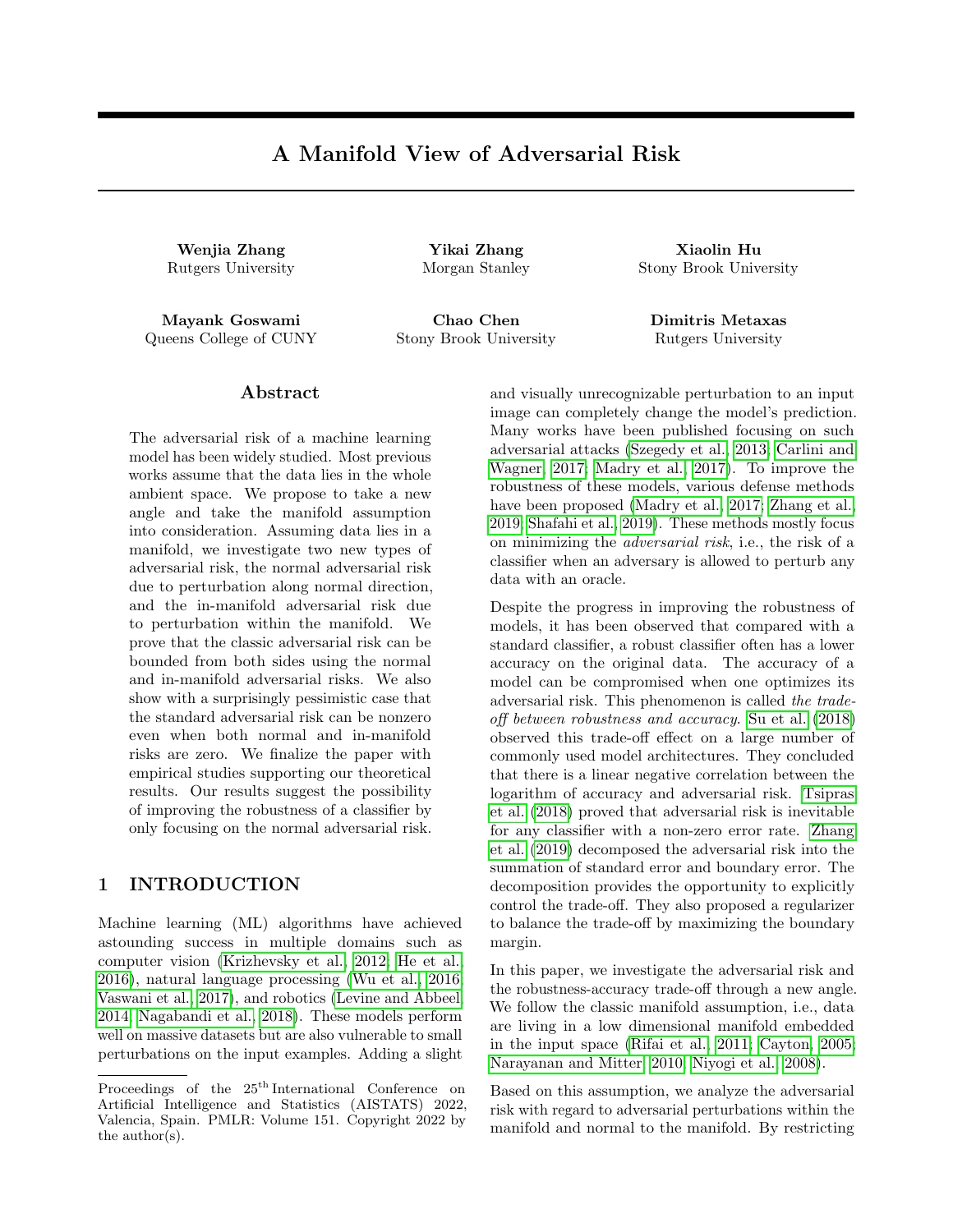# Supplementary Material: A Manifold View of Adversarial Risk

### A PROOF OF THEOREM 1

<span id="page-10-0"></span>**Theorem 3.** [Risk Decomposition] Let M be a smooth compact manifold in  $\mathbb{R}^D$ , and let data be drawn from  $M$  f 1; 1g according to some distribution p. There exists a  $\Delta > 0$  depending only on M such that the following statements hold for any  $\langle \Delta \rangle$ . For any score function f satisfying assumption A,

(i)

 $R_{adv}(f; )$   $R_{std}(f) + R_{adv}^{nor}(f; ) + R_{adv}^{in}(f; 2) + NNR(f; )$ :

(*ii*) If  $R_{adv}^{nor}(f; ) = 0$ , then

$$
R_{adv}(f; ) \quad R_{std}(f) + R_{adv}^{in}(f; 2)
$$

**Proof of i):** We first address the existence of the constant  $\Delta$  that only depends on  $\mathcal M$  in the theorem statement. **Definition 5** (Tubular Neighborhood). A tubular neighborhood of a manifold M is a set N  $\quad$  R<sup>D</sup> containing M such that any point  $z \geq N$  has a unique projection (z) onto M such that  $z \in (z) \geq N$  (z) M.

By Theorem 11.4 in Bredon (2013), we know that there exists  $\Delta > 0$  such that  $N := fy \geq R^D : dist(y; M) < \Delta g$ is a tubular neighborhood of  $M$ . This also implies that for any  $0 < \langle \Delta \rangle$ , the normal line segments of length at any two points  $x; x^0 \nightharpoonup \mathcal{M}$  are disjoint, a fact that will be used later.

The  $\Delta$  guaranteed by Theorem 11.4 is the  $\Delta$  referred to in our theorem, and the budget > 0 is constrained to be at most  $\Delta$ .

Next we consider the left hand side, the adversarial risk:

$$
R_{adv}(f; \cdot) := \underset{(x,y) \ p}{\mathbb{E}} \mathbf{1}(9x^0 \ 2 \ B \ (x) : f(x^0)y \quad 0)
$$

Denote by  $E(x; y)$  the event that  $9x^0 \n\supseteq B(x)$ :  $f(x^0)y = 0$ .

We will write the indicator function above as the sum of indicator functions of four events. Specifically, define by  $E_1(x; y)$ ;  $E_2(x; y)$ ;  $E_3(x; y)$ ;  $E_4(x; y)$  the following four events:

- $E_1(x; y)$ :  $f(x)y = 0$ .
- $E_2(x; y)$ :  $f(x)y > 0$  and  $9x^0 \notin x \in B$  (x) such that  $x^0 \in x \in N_x \setminus A$  and  $f(x^0)y = 0$ .

For the next two cases, let  $x^0 \notin x \in B$  (x) be such that  $x^0 \in x \in N_x \wedge A$  and  $f(x^0)y = 0$  (if such an  $x^0$  exists). Let  $x^{00} = (x^0)$  be the unique projection of  $x^0$  onto M. Note that  $x^{00} \notin x$ . Define:

- $E_3(x; y)$ :  $f(x^{(0)})y = 0$ .
- $E_4(x; y)$ :  $f(x^{(0)})(y > 0$  ()  $f(x^{(0)})f(x^{(0)})$  0.

Lemma 1.

$$
1(E(x; y)) = 1(E_1(x; y)) + 1(E_2(x; y)) + 1(E_3(x; y)) + 1(E_4(x; y))
$$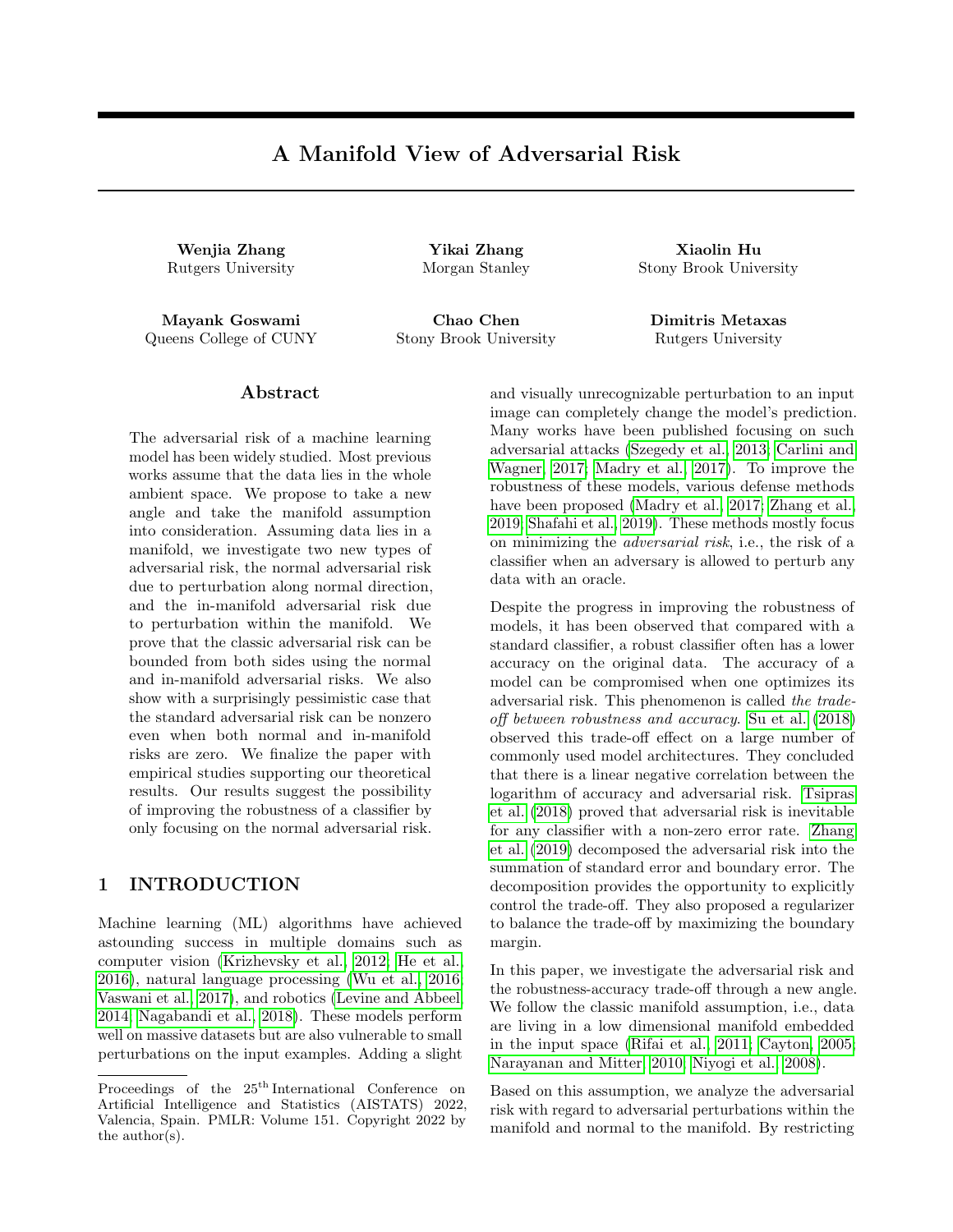*Proof.* Assume  $E(X; y)$  occurs, i.e,  $9x^0 \n\leq B(x)$ :  $f(x^0)y = 0$ . Either  $x^0 = x$  satisfies the condition (which is event  $E_1$ ) or some  $x^0 \notin X$  satisfies the condition.

Now we further divide into the case when  $f(x)y > 0$  and  $x^0$   $x \ge N_x \mathcal{M}$  (which is event  $E_2$ ), or  $f(x)y > 0$  and  $x^0$   $x \ge N_x \wedge N$ . In the latter case, note that  $x^{00} = (x^0)$  cannot equal x as otherwise  $x^0$  x would be in the normal space at  $X$ , since the projection map is unique inside the tubular neighborhood. Thus  $X^{\emptyset}$  is well-defined, and it is easy to see that the last two cases are disjoint and cover this remaining case. Thus we have shown that if  $E(x, y)$  occurs, then one of the four disjoint events  $E_i$  must occur, proving the lemma.

 $\Box$ 

Finally we have the following lemma, which completes the proof of the theorem after combining with Lemma 1. **Lemma 2.** The following relation holds between the risk and the expectation of the indicator functions in Lemma 1

1.  $E_{(x,y) \in p} 1(E_1(x; y)) = R_{std}(f)$ 2.  $E_{(x,y)} p^{-1}(E_2(x; y))$   $R_{adv}^{nor}(f; )$ 3.  $E_{(x,y)}[p^{-1}(E_3(x,y))$   $R_{adv}^{in}(f,2)$ 4.  $E_{(x,y)}[p^{-1}(E_4(x,y))$   $NNR(f; )$ 

Proof. 1) and 2) follow by definitions of standard adversarial risk and normal adversarial risk, respectively. Consider the setting of  $E_3(x, y)$ : i.e.,  $f(x)y > 0$ , the adversarial perturbation  $x^0$  is not in the normal direction (so  $f(x^0)y$  0), and  $f(x^{00})y$  0. Observe that by the triangle inequality,  $d(x; x^{00})$   $d(x; x^0) + d(x^0)$  $+ = 2$ , simply because a)  $x^{\theta}$  is within the -ball of x, and b)  $x^{\theta}$  is closer to  $x^{\theta}$  than x.

This means that there is a point  $x^{(0)} \, 2 B_2^{(n)}(x)$  such that  $f(x^{(0)})y = 0$ . The expectation over a random  $(x, y) = p$ of this event is clearly at most  $R_{adv}^{in}(f, 2)$  (the inequality need not be tight because x may have adversarial perturbation within 2 and also satisfy some other events like  $E_1$ ).

Lastly, by the definition of the NNR, we see that  $A(x, y)$  occurs when  $E_1(x, y)$  or  $E_2(x, y)$  do not. Also  $C(x, y)$ implies that the event  $E_3(x, y)$  does not occur. We are now in the situation where  $x^{(0)}$  is within 2 of x,  $f(x^0)y = 0$ , and  $f(x^{(0)})y > 0$ . But this implies that  $f(x^{(0)})f(x^{(0)})$  0, and since  $x^{(0)} \ge B^{nor}(x^{(0)})$ , it implies that  $B(x, y)$  occurs. Thus all of  $A(x; y)$ ,  $B(x; y)$  and  $C(x; y)$  occur, which is the definition of NNR.  $\Box$ 

#### Proof of ii)

If  $R_{adv}^{nor}(f; ) = 0$ , we claim that  $NNR(f; ) = 0$ . Setting these two terms to zero in i) proves ii).

Note that although  $R_{adv}^{nor}(f; ) = 0$ , it does not imply that there are no normal adversarial perturbations for any  $x$ — it just means that the measure of such  $x$  with normal adversarial perturbation is zero.

Also note that  $R_{adv}^{nor}(f; ) = 0$  does not exclude  $A(x; y)$  or  $C(x; y)$  from occurring (in fact A occurs for almost all x). Thus the proof will focus on the measure of points where  $B(x, y)$  can occur. We will prove the following lemma, which will complete the proof of the theorem.

**Lemma 3.** Let  $(x, y)$  be such that  $B(x, y)$  occurs, i.e., there exist  $x^0 \supseteq B(x)$  and  $x^{00} = (x)$  such that  $f(x^0)y = 0$ ,  $f(x^{(0)})y > 0$  and  $d(x; x^{(0)})$  2. Then  $C(x; y)$  cannot occur, i.e., there exists a point  $w \supseteq B_2^{in}(x)$  such that  $f(w)y$  0. Consequently,  $NNR(f; ) = 0$ .

*Proof.* We first claim that if  $B(x, y)$  occurs, it must be the case that  $f(x^{(0)}) = 0$ . Assuming this, if  $f(x^{(0)}) = 0$ , then by Assumption A we know there exists an  $S \supseteq B$  ( $x^{(0)} \setminus B_2$  (x) such that  $f(S)y = 0$ , which imply that  $C(x, y)$ cannot occur. This will complete the proof of the lemma.

To prove that  $f(x^{\omega}) = 0$ , consider what happens if  $f(x^{\omega}) \neq 0$ . Assume first that  $f(x^{\omega}) \neq 0$ , and note that  $f(x^0) f(x^{00}) = 0$ . By continuity of f, there exist open neighborhoods U 3  $x^{00}$  and V 3  $x^{0}$  such that f has the same sign on all of U and the same sign on all of V, i.e.,  $sign(f/U) = sign(f(x^{(0)}))$  and  $sign(f/V) = sign(f(x^{(0)}))$ .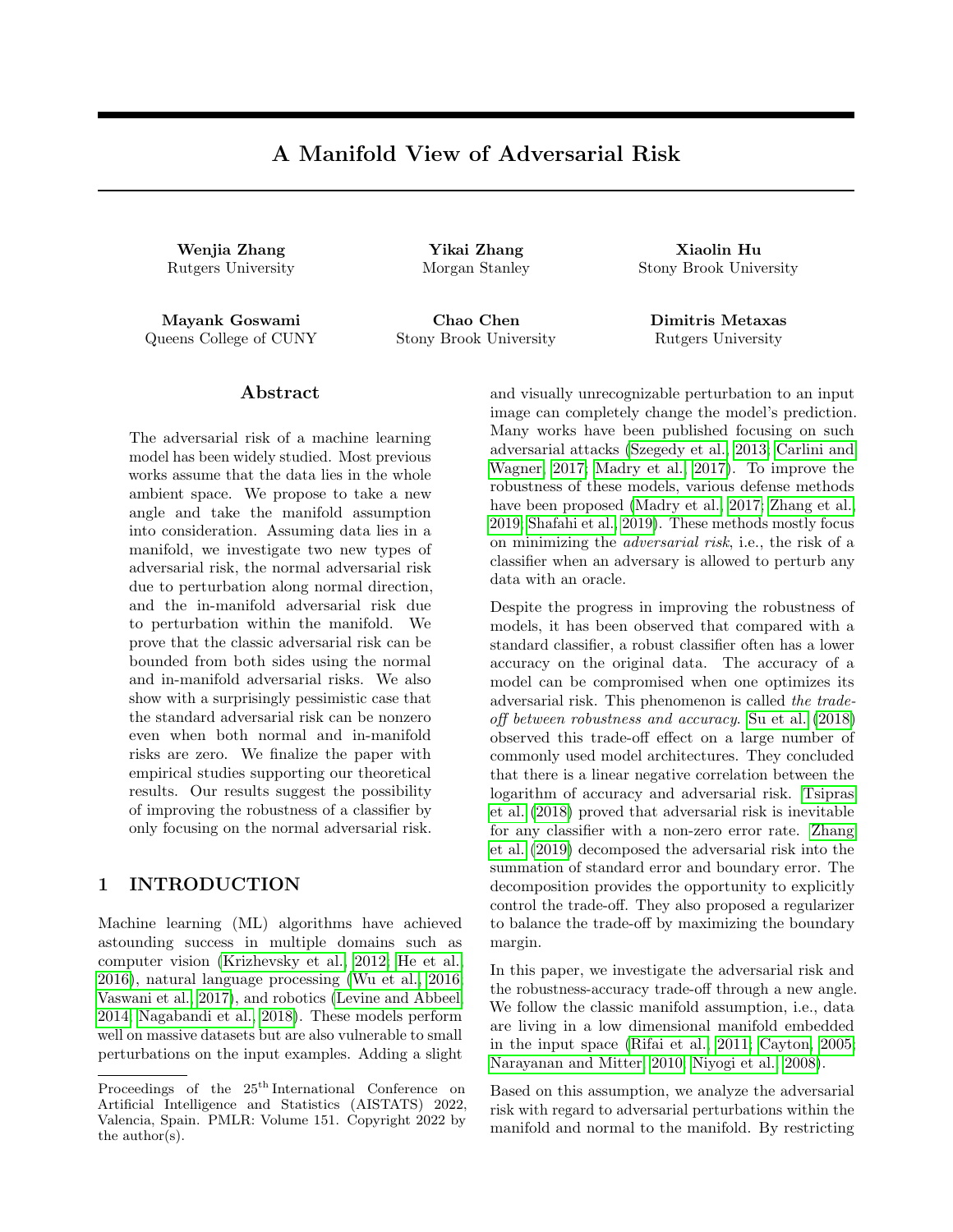Consider the normal bundle on U defined as the set  $U^{\ell} = fy \, 2 \, M : (y) \, 2 \, Ug$ . In other words,  $U^{\ell}$  is the union of the normal line segments passing through points in U (here  $\mathcal M$  denotes the tubular neighborhood of  $\mathcal M$ ). Note that  $U^{\theta}$  is an open set.

Define  $W^{\theta} = U^{\theta} \setminus V$ , and  $W = (W^{\theta})$ . W M is an open set, but for every  $W \supseteq W$ , there exists a point  $w^0 \n\supseteq W^0 \setminus B^{nor}(w)$  such that  $f(w^0) f(w) = 0$ . Therefore there exists anormal adversarial perturbation for every point in W. Since the measure of W is not zero, this contradicts the fact that  $R_{adv}^{nor}(f) = 0$ .

The proof is completed by observing that in the remaining case when  $f(x^{(0)}) \neq 0$  but  $f(x^{(0)}) = 0$ , there must exist (by assumption A) a point W near  $x^0$  such that  $f(w) \neq 0$  and  $f(w)y < 0$ . This lands us in the previous case, which we showed contradicts the hypothesis that  $R_{adv}^{nor}(f; ) = 0$ .  $\Box$ 

**Remark:** In Corollary [3,](#page-10-0)  $(\overline{Z^{nor}(f)} \setminus B_2 (Z^{nor}(f))$  is the NNR under deterministic case. Therefore, Corollary [3](#page-10-0) follows directly from the proof of Theorem 1.

### B ADDITIONAL EXPERIMENTS

In the main paper, we leave some experimental results to discuss in this supplementary materials. In the following section, we will first compare different ways of generating in-manifold attack data. In the later section, we compare the decision boundary of different classifiers. By visualization of the decision boundary, we aim to show that the defense training algorithm can defend the model against adversarial examples in the normal direction implying that the adversarial risk in the normal direction can be controlled.

Also, we need to mark out that when we have a small value. The RHS for classifier  $f^{nor}$  might be a little bit smaller than claim  $ii$ ) in Corollary [3.](#page-10-0) This is due to the fact that our way of computing measure  $(\overline{Z^{nor}(f)} \setminus B_2 \ (Z^{nor}(f))$  includes the standard risk  $R^{std}$  and normal risk  $R^{nor}$ . So the summation of  $(\overline{Z^{nor}(f)} \setminus B_2 \ (Z^{nor}(f))$  and  $R_{adv}^{in}$  forms the RHS. When we have a small value, the points with nonzero normal adversarial risk are concentrated near the decision boundary. Since we compute the  $(\overline{Z^{nor}(f)} \setminus$  $B_2$  ( $Z^{nor}(f)$ ) based on the ratio between the length of line segment (or area of cube in 3D) and the circumference of unit circle (or area of  $x_1x_2$ -plane unit square), the ratio could be close to zero. Therefore, we might have the value of RHS smaller than the summation of  $R_{adv}^{in} + R_{adv}^{std} + R_{adv}^{nor}$ . Aside from this, RHS still upper bounds  $R^{adv}$ in all cases.

#### B.1 In-Manifold Attack Algorithm

To estimate the *in-manifold adversarial risk*, we have tested two potential algorithms for generating in-manifold adversarial examples. We present our observations on these two methods. Our empirical study in the paper leverage one of the two methods presented below, which generates a more powerful in-manifold adversarial example.

One way to generate the adversarial samples is by brutal force. We use the grid search method to search the  $B^{in}(x)$  region and find the maximum loss point in that region. We treat the maximum loss point as the in-manifold adversarial data. We call this approach the grid search method. Another approach we name as the projected method. We set the step size of the grid search proportional to the perturbation budget . In general, we search 100 points in 1D cases and 400 points in the 2D manifold. In the projected method, we first use a general adversarial attack algorithm to generate adversarial data in ambient space. Then we project the generated adversarial example back to the manifold and return the results as our in-manifold adversarial data. In the following experiment, we use PGD as our generator of adversarial data in ambient space. Both methods will find in-manifold data that is adversarial to the given model. The rest of the experiment settings follow Section 3 in the main paper.

In Figure [4](#page-13-0) we plot the after-attack accuracy of these two in-manifold attack methods. The experiments follow the same setting as the one we described in the main paper. We could observe that the grid search is slightly stronger in the 3D single boundary case and equivalent to the projection method in the rest of the cases. In the graph, the after-attack accuracy of the grid search method matches with the projection methods in the 2D case. And in the 3D case, when the is larger than 0.5, then the grid search method achieves smaller after attack accuracy. This is due to the projection method searching the adversarial example in a smaller in-manifold ball.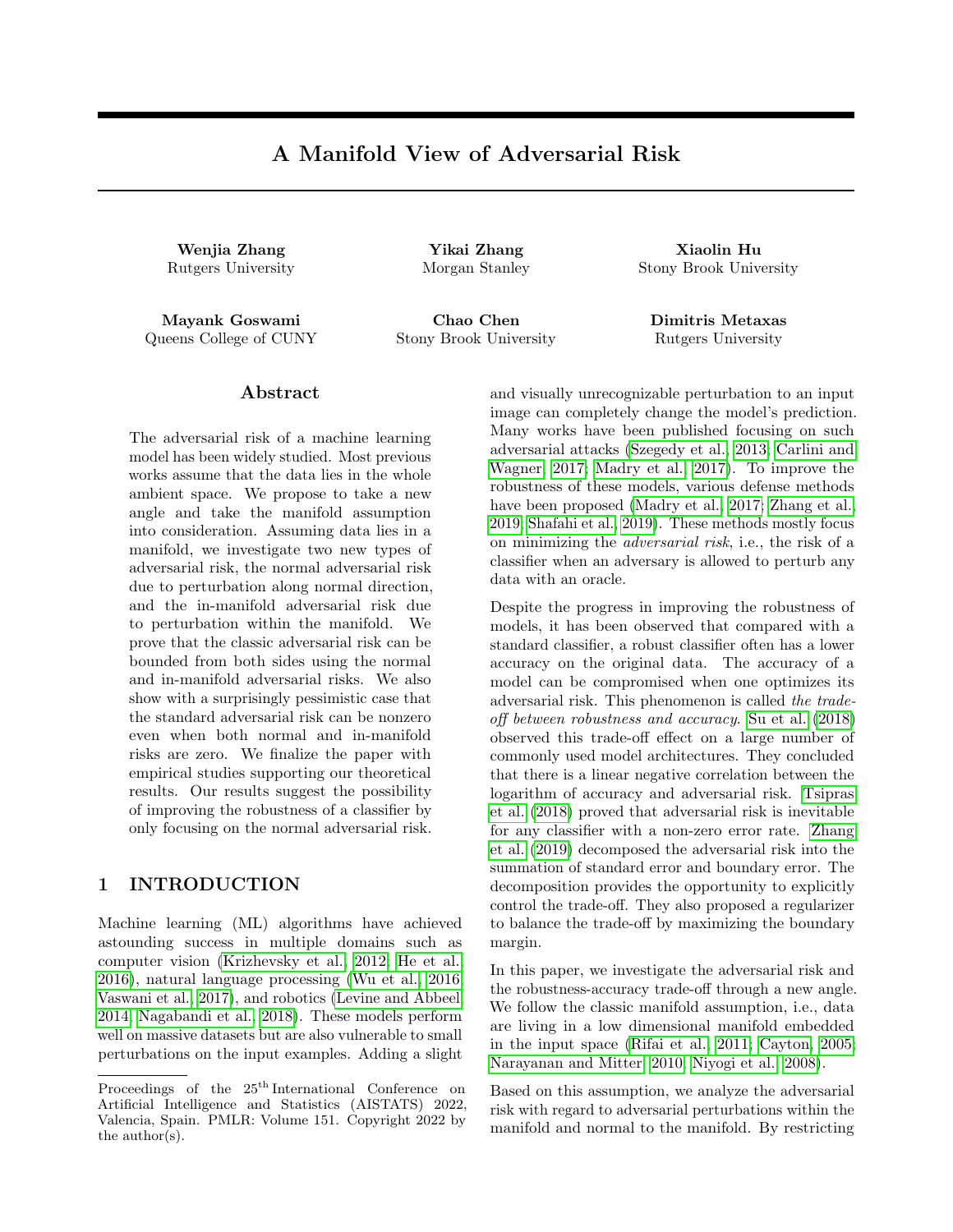

<span id="page-13-0"></span>Figure 4: We compare the grid search method and projection method to generate in-manifold attack data. The first row is after attack accuracy on the 2D data set. The blue line is the accuracy of the projection approach. Orange is for the grid search method. The range is smaller than the range we choose in the discussion of the main paper. This is because -budget is larger than 0.05. The after-attack accuracy remains zero. The lower row is after attack accuracy on two different 3D data sets.

In other words, it hasn't fully explored the ball around the original data point. Therefore we could observe this small gap between these two methods. In the paper, we rely on the grid search method for generating in-manifold adversarial examples.

Furthermore, we compute the in-manifold risk in Table 1 and 2 using the grid search method. We plot our results in Table [3](#page-14-0) and Table [4.](#page-14-1) Since the attack performance of the grid search approach is stronger than the projection approach, the upper bound holds. In Table [3](#page-14-0) and Table [4](#page-14-1) we could observe this result.

Comparing Table 1 and 1, we could see that  $R_{adv}^{in}$  in Table [3](#page-14-0) and Table [4](#page-14-1) has similar results. It implies that the projection method does not underestimate the upper in most cases. For the 3D double boundary dataset, the projection method has weaker results but the upper bound still holds. It implies that the upper bound in Corollary [3](#page-10-0) is loose in our study case. We could further prove a tighter upper bound in 3 claim  $(i)$ .

#### B.2 Decision Boundary Discussion

In this section, we explain one of our intuitions of deriving this decomposing. In geometry, we know that if the decision boundary of the classifier is perpendicular to the manifold, then along normal direction, it is hard to find an adversarial example that can successfully attack the model. Therefore, the general adversarial risk is owing to tangential or in-manifold direction perturbation. Under this setting classifiers with decision boundary perpendicular to the manifold in ambient space would have  $R_{adv}^{nor}$  equal zero. And this gives us claim *ii*) in theorem [3.](#page-10-0) In the following section, we will plot the classifier's decision boundary in ambient space to state that our intuition holds on the synthetic data set.

#### B.2.1 2D Decision Boundary

In the 2D synthetic data set, we plot multiple decision boundaries of  $f<sup>nor</sup>$  in the double decision boundary case. As we increase the budget in the defense algorithm (Algorithm 1 in the paper), the decision boundary becomes more perpendicular to the unit circle. And it matches the results for  $R_{adv}^{nor}(f^{nor})$  in Table 1. Around  $= 0.1$ ,  $R_{adv}^{nor}(f^{nor})$  achieves the minimum value. And we could observe that the shape of the decision boundary is perpendicular and matches with the true label.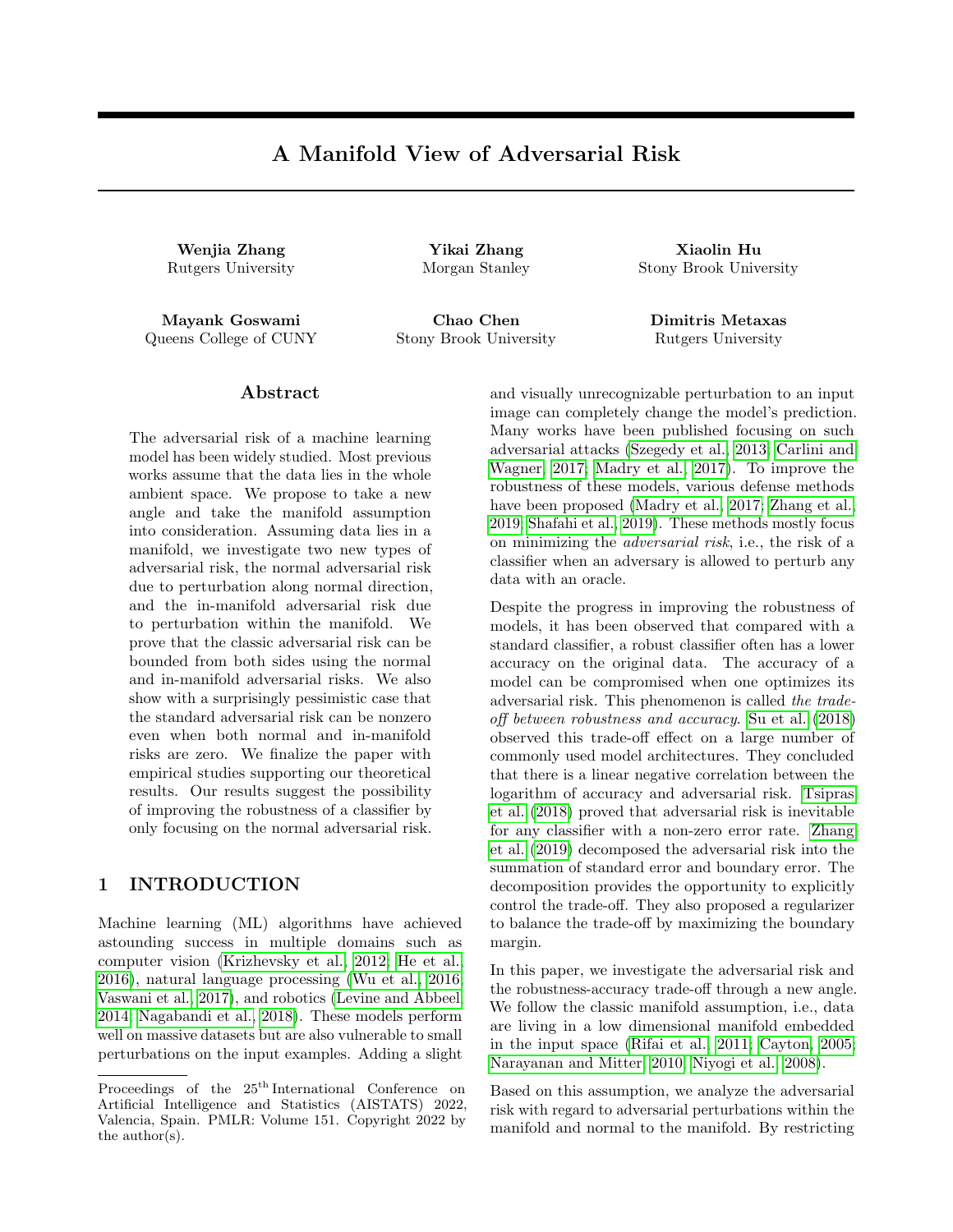<span id="page-14-0"></span>

| Single Boundary |           |            | $\overline{f}$ adv |            | f <sub>nor</sub>   |            |                              |                            |           |
|-----------------|-----------|------------|--------------------|------------|--------------------|------------|------------------------------|----------------------------|-----------|
|                 | $R^{adv}$ | <b>RHS</b> | $R^{\text{adv}}$   | <b>RHS</b> | $R^{\text{adv}}$   | <b>RHS</b> | $\overline{R_{adv}^{in}(2)}$ | $\overline{R_{adv}^{nor}}$ | $R_{std}$ |
| 0.01            | 0.0110    | 0.0200     | 0.0110             | 0.022      | 0.0090             | 0.0180     | 0.0100                       | 0.0050                     | 0.0050    |
| 0.02            | 0.0130    | 0.0426     | 0.0130             | 0.0425     | 0.0130             | 0.0439     | 0.0280                       | 0.0060                     | 0.0060    |
| $\,0.03\,$      | 0.0230    | 0.0499     | 0.0250             | 0.0595     | 0.0230             | 0.0613     | 0.0380                       | 0.0120                     | 0.0120    |
| $0.05\,$        | 0.0280    | 0.0871     | 0.0300             | 0.0881     | 0.0280             | 0.0843     | 0.0669                       | 0.0040                     | 0.0040    |
| 0.1             | 0.0709    | 0.1974     | 0.0699             | 0.2026     | 0.0709             | 0.1620     | 0.1300                       | 0.0                        | 0.0040    |
| $0.15\,$        | 0.0979    | 0.2721     | 0.1009             | 0.3243     | 0.1009             | 0.3225     | 0.2209                       | 0.0050                     | 0.0050    |
| 0.2             | 0.128     | 0.4063     | 0.126              | 0.4160     | 0.128              | 0.4206     | 0.2730                       | 0.0050                     | 0.0040    |
| $0.25\,$        | 0.1660    | 0.498      | 0.1630             | 0.5218     | 0.1660             | 0.5026     | 0.3299                       | 0.0040                     | 0.0040    |
| 0.3             | 0.1979    | 0.6117     | 0.1979             | 0.6239     | 0.1979             | 0.5005     | 0.4000                       | 0.0                        | $0.0\,$   |
|                 |           |            |                    |            |                    |            |                              |                            |           |
| Double Boundary |           | f          |                    | $f$ adv    |                    |            | f <sub>nor</sub>             |                            |           |
|                 | $R^{adv}$ | <b>RHS</b> | $R^{\text{adv}}$   | <b>RHS</b> | $R^{\mathit{adv}}$ | <b>RHS</b> | $R_{adv}^{in}(2)$            | $\overline{R_{adv}^{nor}}$ | $R_{std}$ |
| 0.01            | 0.0080    | 0.0404     | 0.0060             | 0.038      | 0.0070             | 0.0386     | 0.0290                       | 0.0030                     | 0.0030    |
| $0.02\,$        | 0.0240    | 0.0467     | 0.0230             | 0.0457     | 0.0240             | 0.0594     | 0.0390                       | 0.0050                     | 0.0050    |
| 0.03            | 0.0510    | 0.1279     | 0.0460             | 0.1309     | 0.0510             | 0.1273     | 0.0839                       | 0.0110                     | 0.0110    |
| 0.05            | 0.0620    | 0.1545     | 0.0620             | 0.1738     | 0.0629             | 0.1711     | 0.121                        | 0.0080                     | 0.0080    |
| 0.1             | 0.1170    | 0.4037     | 0.1169             | 0.5155     | 0.12               | 0.3076     | 0.273                        | 0.0060                     | 0.0060    |
| 0.15            | 0.1850    | 0.5649     | 0.1860             | 0.5619     | 0.1939             | 0.5768     | 0.368                        | 0.0040                     | 0.0040    |
| 0.2             | 0.242     | 0.8709     | 0.247              | 0.82       | 0.265              | 0.88       | 0.5429                       | 0.0060                     | 0.0050    |
| $0.25\,$        | 0.3139    | 1.         | 0.3169             | 1.         | 0.3239             | 1.         | 0.696                        | 0.0080                     | 0.0080    |

Table 3: Computing  $R_{adv}^{in}(f^{nor})$  using Grid Search methods for 2D data set

Table 4: Computing  $R_{adv}^{in}(f^{nor})$  using Grid Search methods for 3D data set

<span id="page-14-1"></span>

| Single Boundary | f                    |                | $\overline{\mathit{f}}$ adv |                    | $f{nor}$         |                |                      |                            |           |
|-----------------|----------------------|----------------|-----------------------------|--------------------|------------------|----------------|----------------------|----------------------------|-----------|
|                 | $\overline{R^{adv}}$ | <b>RHS</b>     | $R^{\text{adv}}$            | R <sub>H</sub>     | $R^{\text{adv}}$ | <b>RHS</b>     | $R_{adv}^{in}(2)$    | $\overline{R_{adv}^{nor}}$ | $R_{std}$ |
| 0.1             | 0.0450               | 0.0974         | 0.0410                      | 0.098              | 0.0470           | 0.0932         | 0.0889               | 0.0050                     | 0.0050    |
| $0.2\,$         | 0.1139               | 0.2062         | 0.0999                      | 0.2201             | 0.1099           | 0.2093         | 0.1879               | 0.0100                     | 0.0199    |
| 0.3             | 0.1550               | 0.3957         | 0.136                       | 0.3557             | 0.1540           | 0.3482         | 0.3020               | 0.0080                     | 0.0265    |
| 0.4             | 0.2089               | 0.5124         | 0.1680                      | 0.5008             | 0.2059           | 0.4729         | 0.375                | 0.0080                     | 0.0193    |
| $0.5\,$         | 0.247                | 0.6057         | 0.1860                      | 0.5405             | 0.250            | 0.6354         | 0.477                | 0.0040                     | 0.0174    |
| 0.6             | 0.2700               | 0.8444         | 0.2179                      | 0.6828             | 0.257            | 0.7169         | 0.5569               | 0.0090                     | 0.0153    |
| 0.7             | 0.2600               | 1.             | 0.2009                      | 0.8673             | 0.2731           | 0.8004         | 0.651                | 0.0030                     | 0.0139    |
| 0.8             | 0.2329               | 1.             | 0.1670                      | 1.                 | 0.2339           | 0.8774         | 0.702                | 0.0020                     | 0.0129    |
| Double Boundary |                      | f              |                             | $\overline{f}$ adv |                  |                | $f^{\overline{nor}}$ |                            |           |
|                 | $R^{adv}$            | R <sub>H</sub> | $R^{\text{adv}}$            | R <sub>H</sub>     | $R^{\text{adv}}$ | R <sub>H</sub> | $R_{adv}^{in}(2)$    | $\overline{R_{adv}^{nor}}$ | $R_{std}$ |
| 0.1             | 0.0649               | 0.1688         | 0.0789                      | 0.1517             | 0.0759           | 0.1624         | 0.1510               | 0.0130                     | 0.0140    |
| 0.15            | 0.1460               | 0.2581         | 0.1280                      | 0.228              | 0.1510           | 0.2405         | 0.2099               | 0.0220                     | 0.0270    |
| $0.2\,$         | 0.1700               | 0.3476         | 0.1370                      | 0.3174             | 0.1670           | 0.3441         | 0.2940               | 0.0170                     | 0.0170    |
| 0.25            | 0.2049               | 0.4700         | 0.1500                      | 0.4300             | 0.2099           | 0.4576         | 0.37                 | 0.0210                     | 0.0210    |
| 0.3             | 0.2159               | 0.5745         | 0.1810                      | 0.5240             | 0.2119           | 0.5331         | 0.4170               | 0.0190                     | 0.0190    |
| 0.35            | 0.275                | 0.5756         | 0.2039                      | 0.5469             | 0.2750           | 0.555          | 0.4280               | 0.0110                     | 0.0130    |
| 0.4             | 0.3000               | 0.76           | 0.2069                      | 0.7255             | 0.3040           | 0.8133         | 0.523                | 0.0520                     | 0.0080    |

#### B.2.2 3D Decision Boundary

In 3D cases, we plot the projection of points in ambient space back to the data manifold  $x_1x_2$ -plane. If the decision boundary is fully perpendicular to the  $x_1x_2$ -plane, the projection would have a clear separation and matches with the  $x_2 = \sin(x_1)$  boundary in the manifold. If not, we will have a region close to  $x_2 = \sin(x_1)$  with mixing red and blue points or the projection does not match with the in-manifold separation.